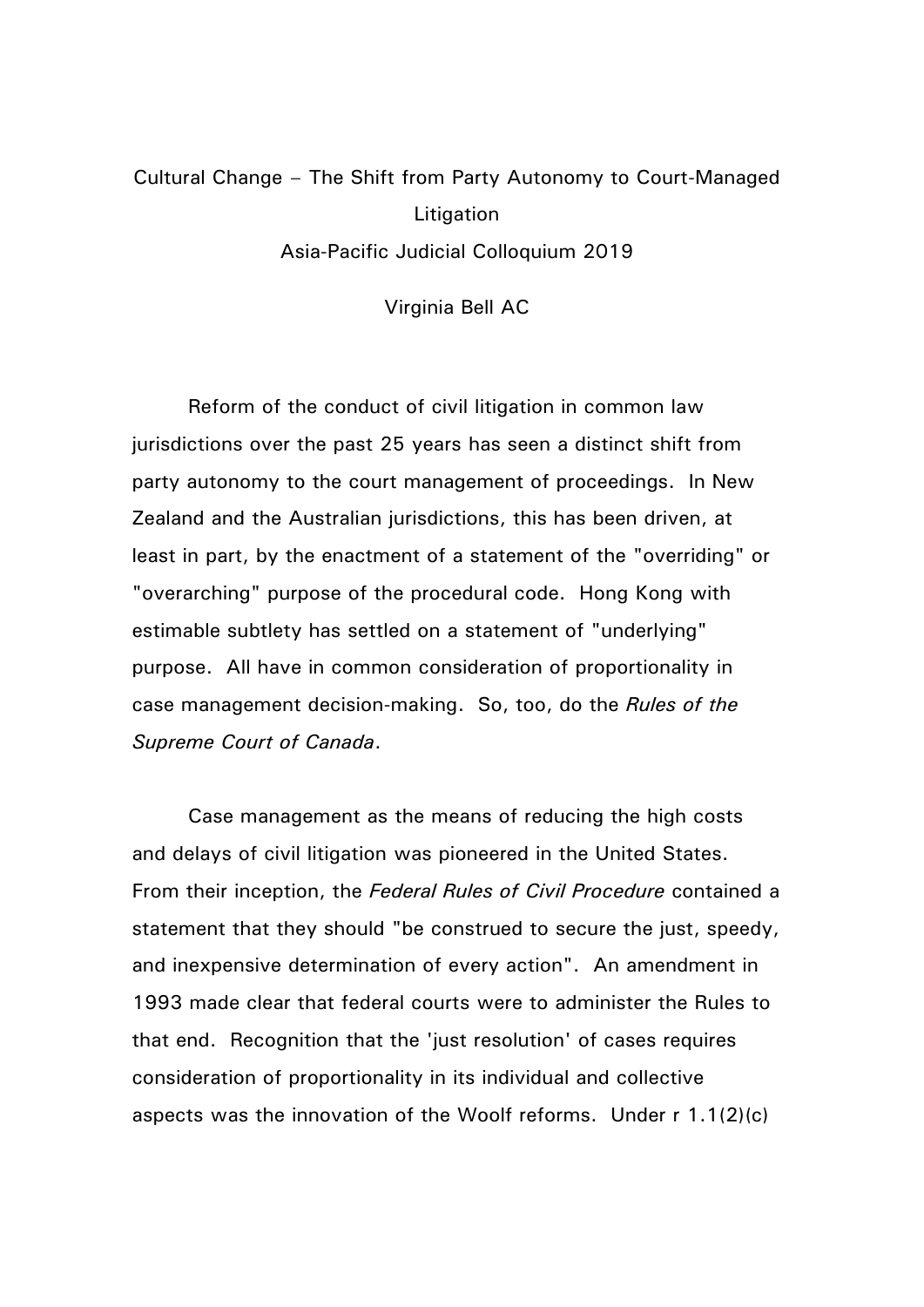of the *Civil Procedure Rules 1998* (UK) ("the CPR"), the court is enjoined to deal with the case in a way that is proportionate to the amount of money involved, the importance of the case, the complexity of the issues and the financial position of the parties ("individual proportionality"). Under r 1.1(2)(e), the court is enjoined to allot an appropriate share of court resources to the case while taking into account the need to allot resources to other cases ("collective proportionality"). The statements of overriding purpose adopted in other jurisdictions following the Woolf reforms are variously expressed but generally pick up both these aspects of proportionality.

The adoption of the overriding objective is suggested to have involved a shift in the theory of civil justice as fundamental as the shift effected by the judicature reforms of the late 19th century**<sup>1</sup>** . Professor Zuckerman characterises the latter as rejecting the fetish for rigid procedural formalism in favour of an equally strong fetish for the ideal of "doing justice on the merits"**<sup>2</sup>** . Professor Zuckerman does not subscribe to the siren call of the latter ideal. It is famously

**<sup>1</sup>** Sorabji, *English Civil Justice after the Woolf and Jackson Reforms* (2014) at 1.

**<sup>2</sup>** Zuckerman, *Zuckerman on Civil Procedure: Principles of Practice*, 3rd ed (2013) at 23[1.65] 26[1.69].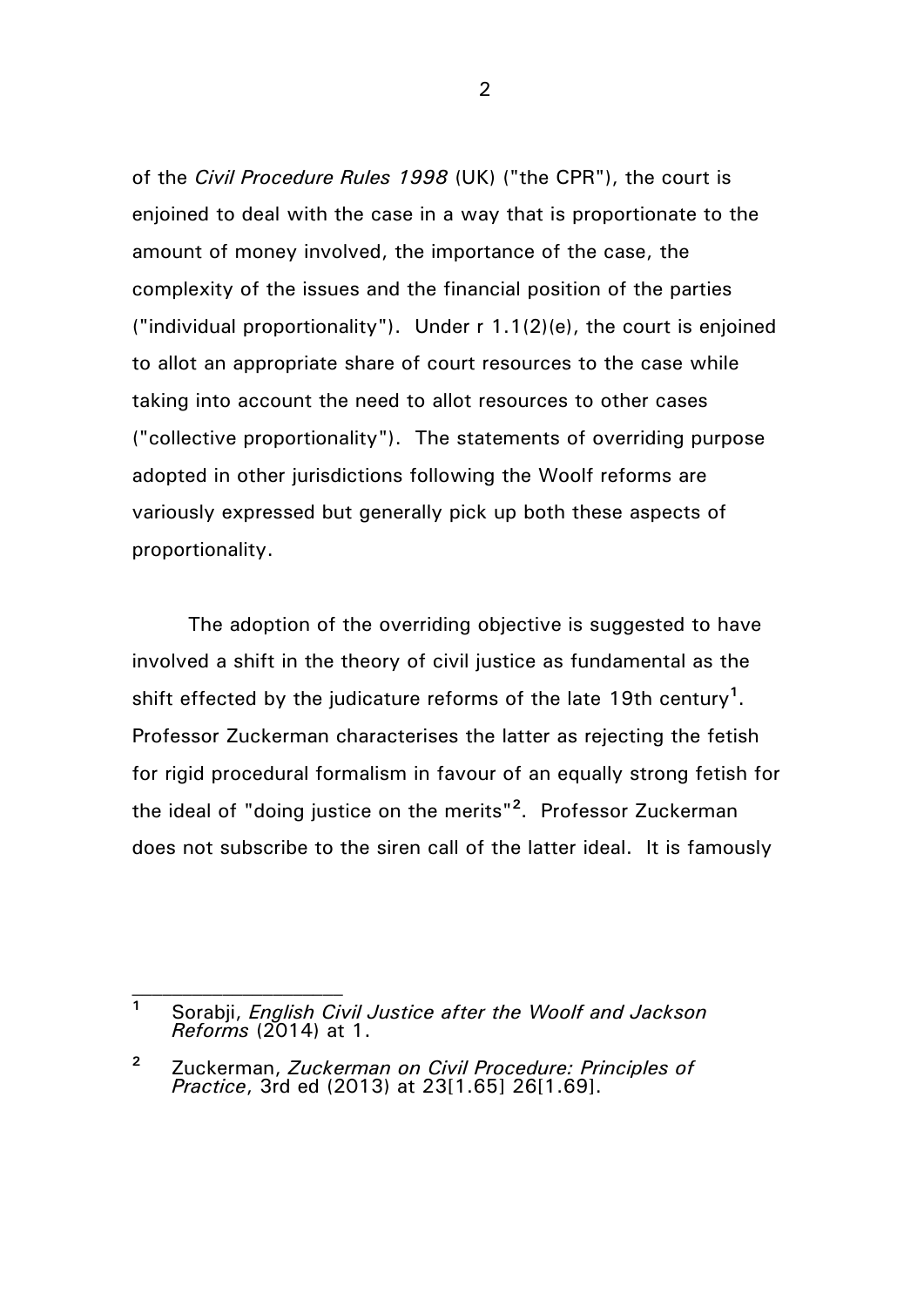encapsulated by Collins MR in *In the Matter of an Arbitration between Coles and Ravenshear***<sup>3</sup>** :

"The relation of rules of practice to the work of justice is intended to be that of handmaid rather than mistress, and the Court ought not to be so far bound and tied by rules, which are after all only intended as general rules of procedure, as to be compelled to do what will cause injustice in the particular case."

The attainment of "complete justice" under the *Rules of Court 1875* (UK) was facilitated by orders XXVII and LXIX which required the court to make all necessary amendments and conferred power to grant relief from the consequences of procedural default. Together they fostered the conduct of civil litigation on the principles espoused by Bowen LJ in *Cropper v Smith***<sup>4</sup>** :

"Now, I think it is a well established principle that the object of Courts is to decide the rights of the parties, and not to punish them for mistakes they make in the conduct of their cases by deciding otherwise than in accordance with their rights. … I know of no kind of error or mistake which, if not fraudulent or intended to overreach, the Court ought not to correct, if it can be done without injustice to the other party. Courts do not exist for the sake of discipline, but for the sake of deciding matters in controversy, and I do not regard such amendment as a matter of favour or of grace."

**<sup>3</sup>** [1907] 1 KB 1 at 4.

**<sup>4</sup>** (1884) 26 Ch D 700 at 710.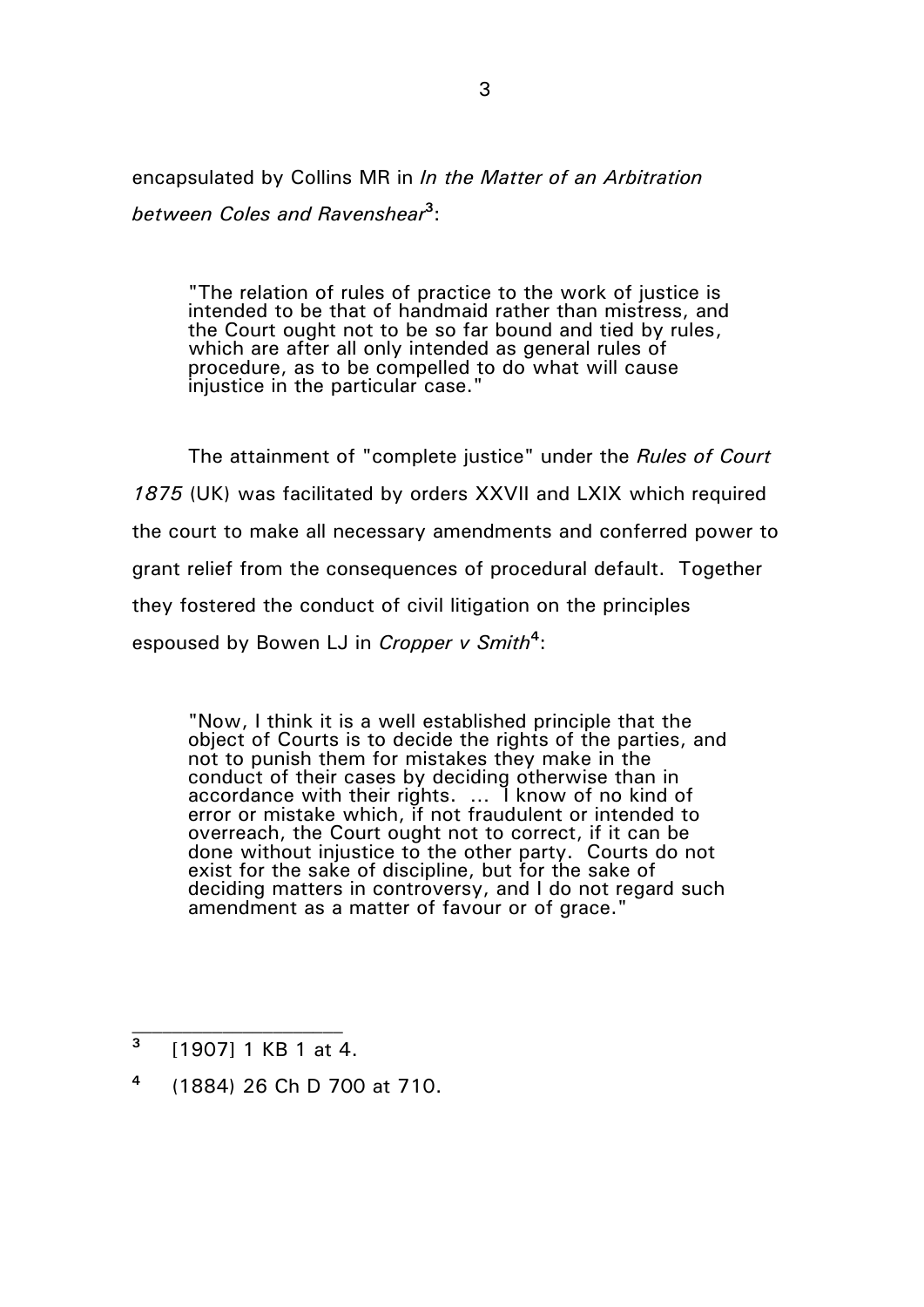There is force to the view that the liberal approach to amendment coupled with the forgiveness of procedural noncompliance and the rule in *Birkett v James***<sup>5</sup>** effectively rendered the rules of court optional**<sup>6</sup>** . Doing "complete justice" not uncommonly favoured the litigant with deep pockets and came at a cost to other litigants waiting to have their disputes dealt with in a timely way. And, not uncommonly, as Professor Zuckerman observes**<sup>7</sup>** :

"For desire not to allow matters of procedure to stand in the way of doing justice on the merits created extensive scope for litigation that had nothing to do with the merits but which could well prevent a merits based resolution of the dispute."

Against this background, it was the stated intention of the Woolf reforms to effect a fundamental transfer in the responsibility for the management of civil litigation from the litigants and their legal advisors to the courts**<sup>8</sup>** . There appears to have been considerable resistance in England from the profession and the bench to implementing that transfer**<sup>9</sup>** . This led, after Sir Rupert Jackson's

**5** [1978] AC 297.

- **<sup>7</sup>** Zuckerman, *Zuckerman on Civil Procedure: Principles of Practice*, 3rd ed (2013 at 31[1.81].
- **<sup>8</sup>** Woolf, *Access to Justice: Final Report to the Lord Chancellor on the Civil Justice System in England and Wales* (1996).
- **<sup>9</sup>** Dyson, "The Jackson Reforms and Civil Justice" (2015) 39 *Australian Bar Review* 215.

**<sup>6</sup>** Sorabji, *Civil Justice after the Woolf and Jackson Reforms* (2014) at 69-70.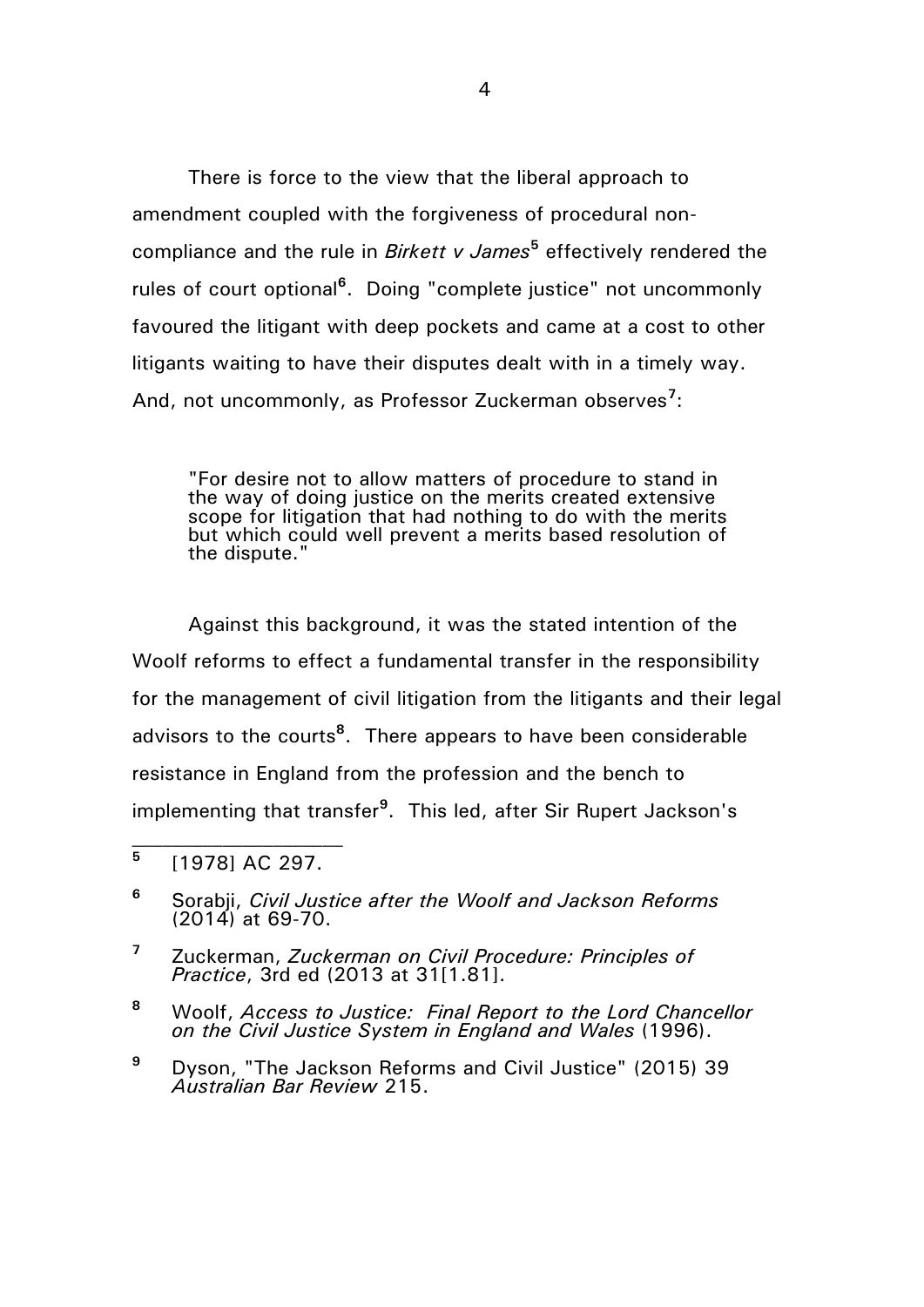review of litigation costs<sup>10</sup>, to the reformulation of the overriding purpose to emphasise the need to enforce compliance with the rules and the introduction of new strictures on relief for non-compliance**<sup>11</sup>** .

Following these amendments, the Court of Appeal laid emphasis on the need for strict compliance as of "paramount importance" to the determination of an application for relief from sanctions**<sup>12</sup>**. One unexpected consequence was the generation of a deal of opportunistic satellite litigation; parties were inclined to oppose applications for relief in the hope of securing a windfall gain**<sup>13</sup>**. The Court of Appeal has subsequently revisited the issue adopting a more nuanced approach which, among other things, cautions that opportunistic behaviour in taking advantage of minor errors by an opponent is to be visited with heavy costs sanctions<sup>14</sup>.

The concern that court management of litigation may increase the costs burden, whether because of excessive management or as the result of "front loading" in the many cases that ultimately settle, led some to oppose its introduction in Australia. The impetus for its

**<sup>10</sup>** Jackson, *Review of Civil Litigation Costs: Final Report* (2009).

**<sup>11</sup>** *Civil Procedure Rules 1998* (UK), rr 1.1(2)(f), 3.9.

**<sup>12</sup>** *Mitchell v News Group Newspapers Ltd* [2014] 1 WLR 795.

**<sup>13</sup>** Dyson, "The Jackson Reforms and Civil Justice (2015) 39 *Australian Bar Review* 215 at 225.

**<sup>14</sup>** *Denton v TH White Ltd* [2014] 1 WLR 3926.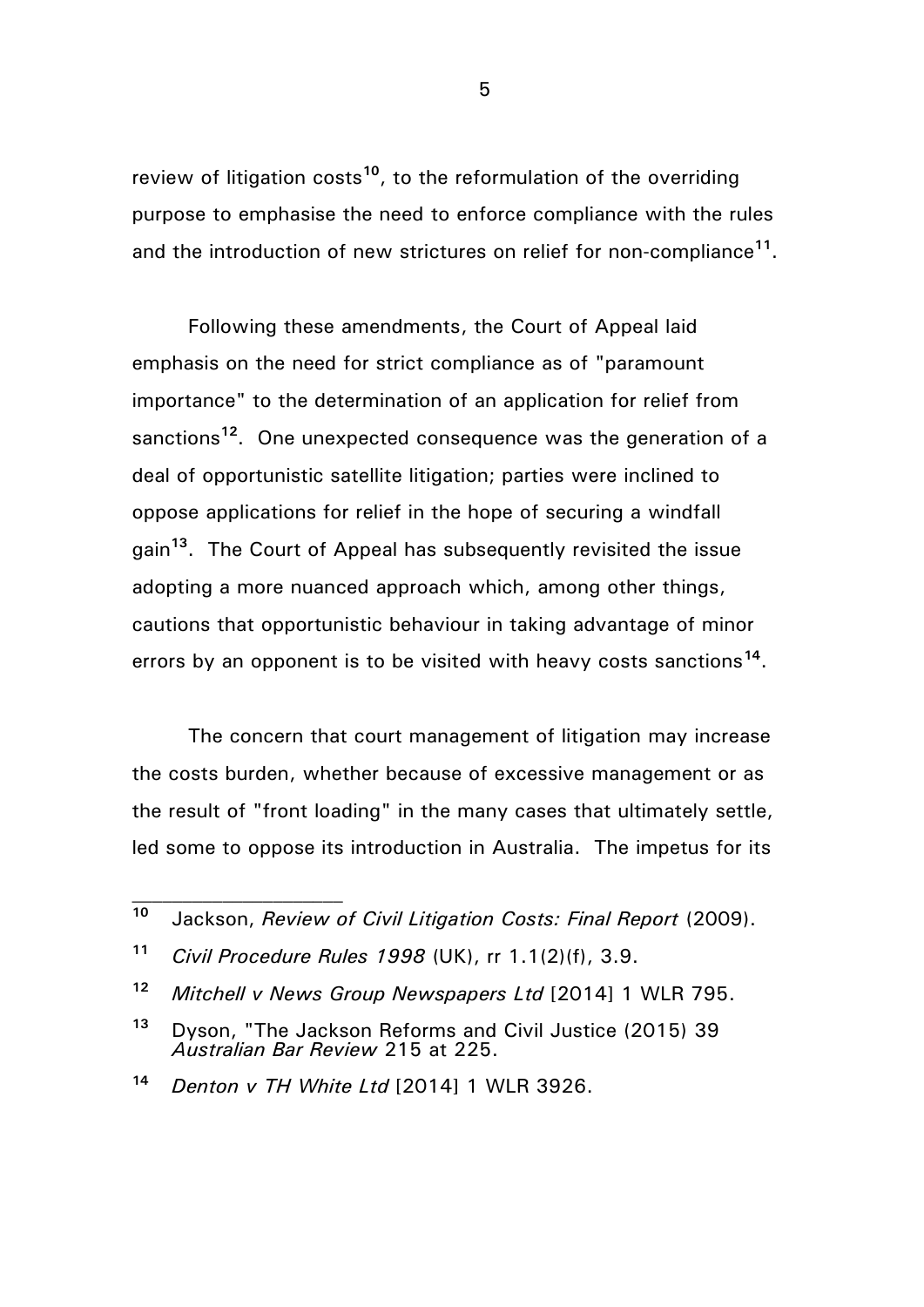adoption was the need to tackle delay. The modest hope of its early proponents was that costs might be at least maintained at the same level**<sup>15</sup>**. However, more than a decade before the enactment of provisions requiring the court to take account of collective proportionality in managing proceedings**<sup>16</sup>**, the New South Wales Court of Appeal had acknowledged that the capacity to do justice for other litigants in a timely way is a relevant consideration in the administration of civil justice**<sup>17</sup>** .

In *Sali v SPC Ltd*, the High Court of Australia allowed that the judge managing a case was "entitled to consider the effect of an adjournment on court resources and the competing claims by litigants in other cases awaiting hearing in the court as well as the interests of the parties."<sup>18</sup> As the joint reasons in *Sali* explained<sup>19</sup>:

**<sup>15</sup>** Sourdin, "Judicial Management and Alternative Dispute Resolution Process Trends" (1996) 14 *Australian Bar Review* 185 at 192; Allsop, "Judicial Case Management and the Problem of Costs" (2015) 39 *Australian Bar Review* 228 at 236-237.

**<sup>16</sup>** *Civil Procedure Act* 2005 (NSW), ss 56 and 57.

**<sup>17</sup>** *Byron v Southern Star Group Pty Ltd* (1995) 123 FLR 352 at 352-354 per Kirby P; *Macquarie Bank Ltd v National Mutual Life Association of Australia Ltd* (1996) 40 NSWLR 543 at 553-554 per Clarke JA, 601-605 per Powell JA.

**<sup>18</sup>** *Sali v SPC Ltd* (1993) 67 ALJR 841 at 843-844 per Brennan, Deane and McHugh JJ; 116 ALR 625 at 629; [1993] HCA 47.

**<sup>19</sup>** *Sali v SPC Ltd* (1993) 67 ALJR 841 at 844 per Brennan, Deane and McHugh JJ; 116 ALR 625 at 629.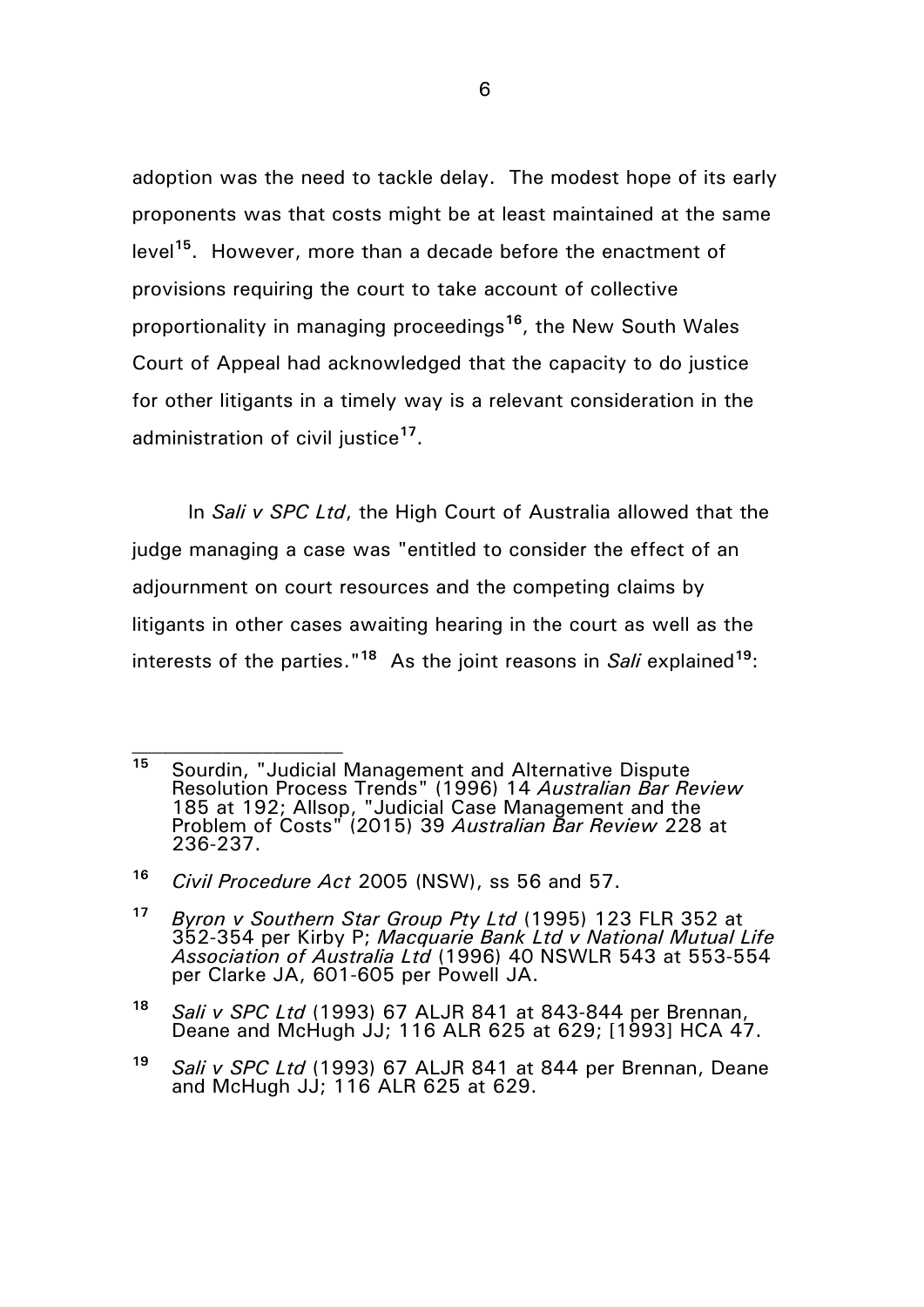"What might be perceived as an injustice to a party when considered only in the context of an action between parties may not be so when considered in a context which includes the claims of other litigants and the public interest in achieving the most efficient use of court resources."

*Sali*, however, proved to be somewhat ahead of its time. In late 1996, in *Queensland v J L Holdings*, the High Court took up the invitation to restate the rule in *Cropper v Smith* in the context of the application of case management principles**<sup>20</sup>** . At issue was the correctness of the trial judge's decision to refuse leave to amend the defence. This was complex commercial litigation. The application to amend came at a time when the case had been set down for trial after a series of contested interlocutory hearings. The amendment raised substantial new factual issues. The trial judge gave principal weight to the likely loss of the trial date if the amendment were allowed, observing that courts had come to recognise the need for some limits on a party's right to present its defence.

On appeal, the appellant complained that the trial judge had permitted case management to divert her from a proper balance of the relative injustice to each party. Notwithstanding the winds of change in the common law world (Lord Woolf's final report had been published five months before *J L Holdings* was heard), the High Court adhered to the classical theory of civil justice, holding that

**<sup>20</sup>** *Queensland v J L Holdings Pty Ltd* (1997) 189 CLR 146 at 148; [1997] HCA 1.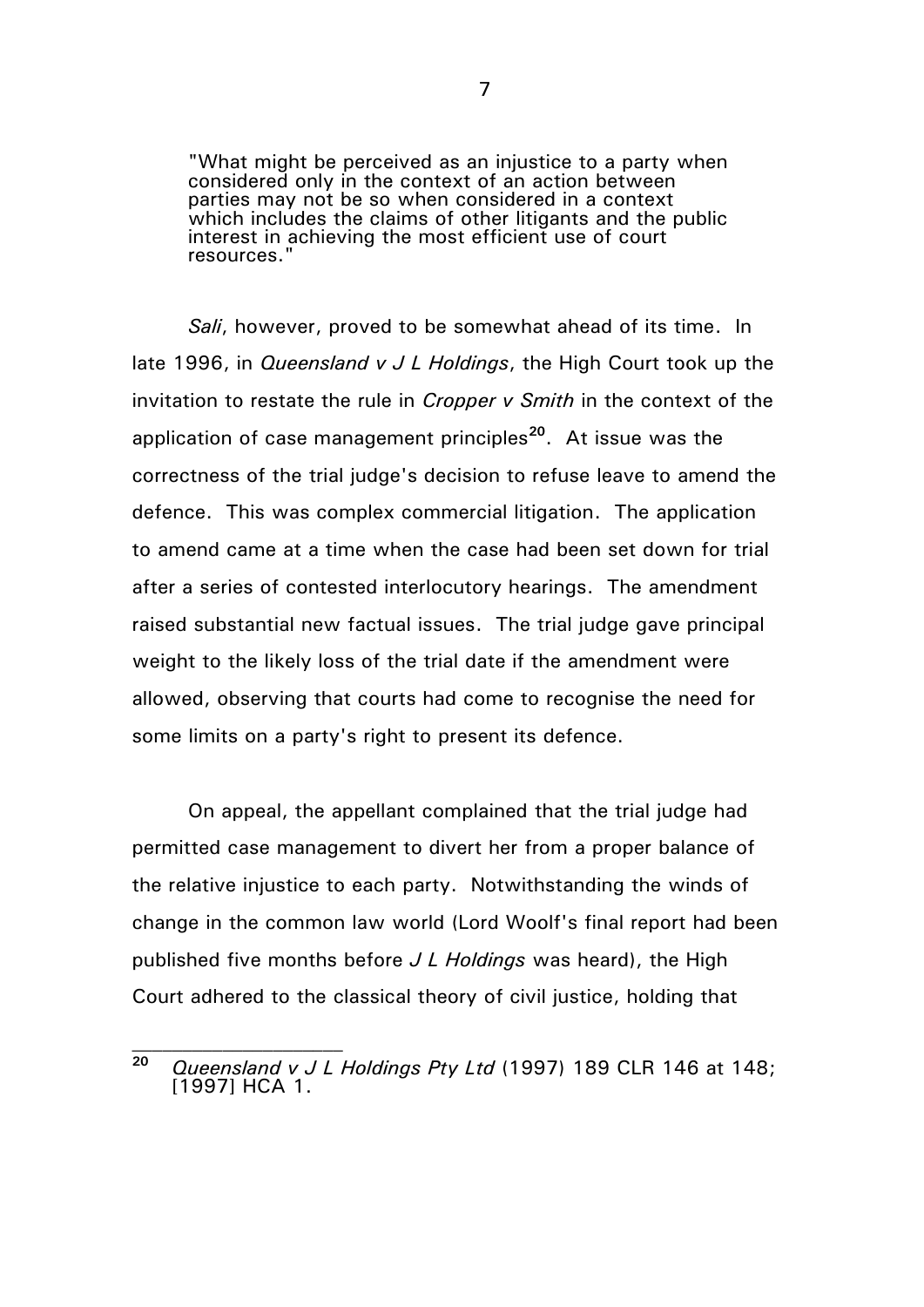principles of case management were not to be allowed to supplant the attainment of justice**<sup>21</sup>** . In particular, the statements in *Sali* were not to be understood as suggesting that case management might be employed to shut out a party from litigating any fairly arguable claim or defence.

At the time *J L Holdings* was decided, the *Federal Court of Australia Act 1976* (Cth) did not contain a statement of overriding purpose. Over the course of the next decade the Australian jurisdictions largely incorporated statements modelled on r 1.1 of the CPR. In *Aon Risk Services Australia Ltd v Australian National University***<sup>22</sup>** the High Court returned to a consideration of case management principles in the context of an action governed by a rule which provided that the rules of civil procedure were to be applied:

"with the objective of achieving (a) the just resolution of the real issues in the proceedings and (b) the timely disposal of the proceedings, *and all other proceedings in the court*, at a cost affordable by the respective parties" (emphasis added)**<sup>23</sup>** .

**<sup>21</sup>** *Queensland v J L Holdings Pty Ltd* (1997) 189 CLR 146 at 154 per Dawson, Gaudron and McHugh JJ.

**<sup>22</sup>** (2009) 239 CLR 175; [2009] HCA 27.

**<sup>23</sup>** *Civil Procedure Rules 2006* (ACT), r 21(1).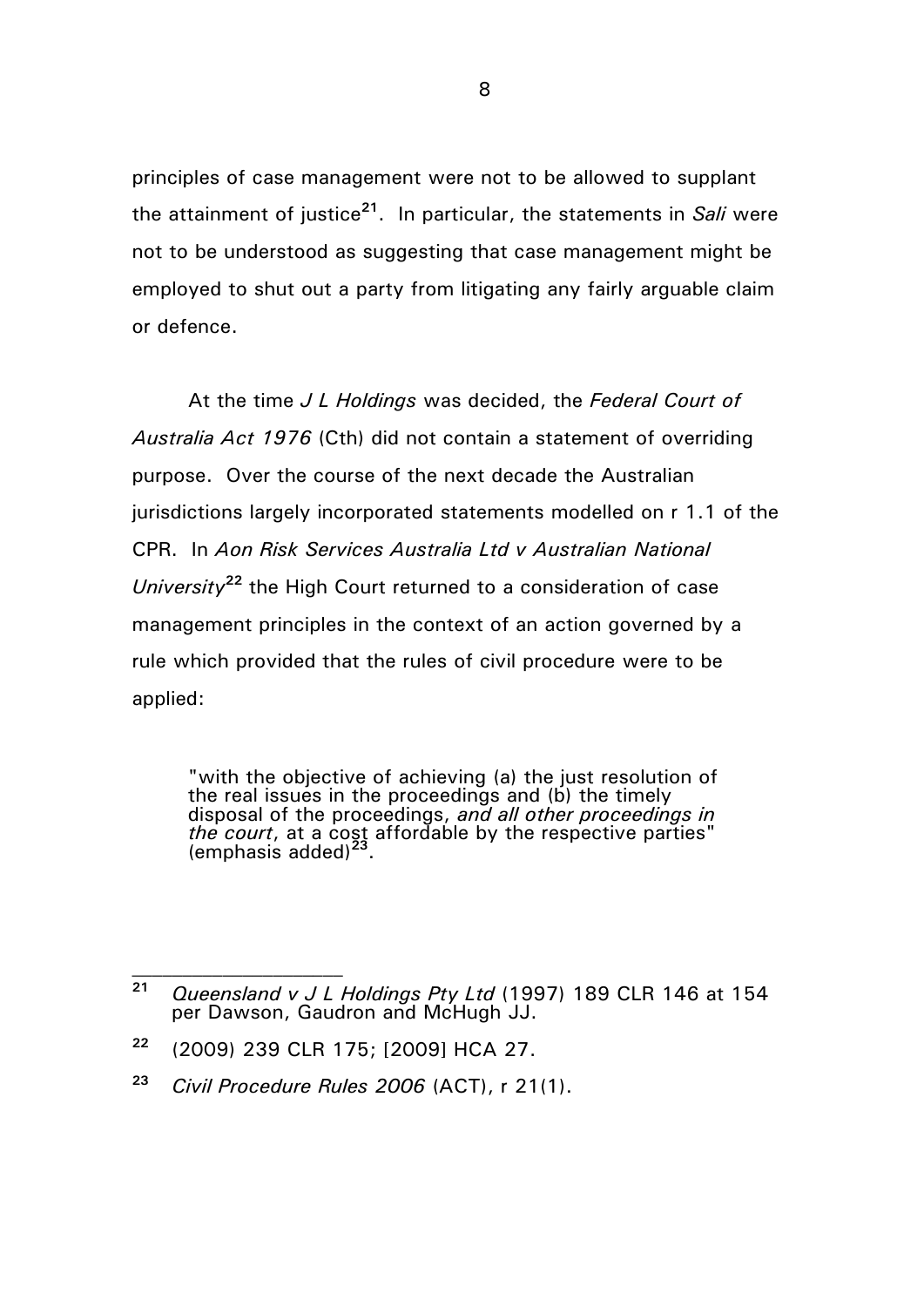As with *J L Holdings*, in issue were the principles governing the exercise of the power to grant leave to amend. Focus was on the rule, drawn from order XXVII of the *Rules of Court 1875* (UK), that "all necessary amendments … must be made for the purpose of … deciding the real issues in the proceeding; or … avoiding multiple proceedings." **24**

The facts presented a somewhat egregious example of the conduct of substantial commercial litigation. The plaintiff commenced proceedings against its insurers and Aon, its insurance broker. On the third day of a trial which had been fixed for a fourweek hearing, after settling with its insurers, the plaintiff applied for an adjournment to amend its statement of claim to plead a substantially different case against Aon. The application was allowed and the plaintiff was granted leave to amend. An appeal to the Court of Appeal was dismissed, the majority taking the view that the determination was governed by *J L Holdings*.

Aon was granted special leave to appeal to the High Court. The decision marks a departure from the conception of the "just resolution" of proceedings embraced in *J L Holdings*. The joint reasons spoke of the recognition in the common law world of the need for a new approach to tackle the problems of delay and cost in civil litigation. Their Honours endorsed Waller LJ's observation in

**<sup>24</sup>** *Court Procedures Rules 2006* (ACT), r 501.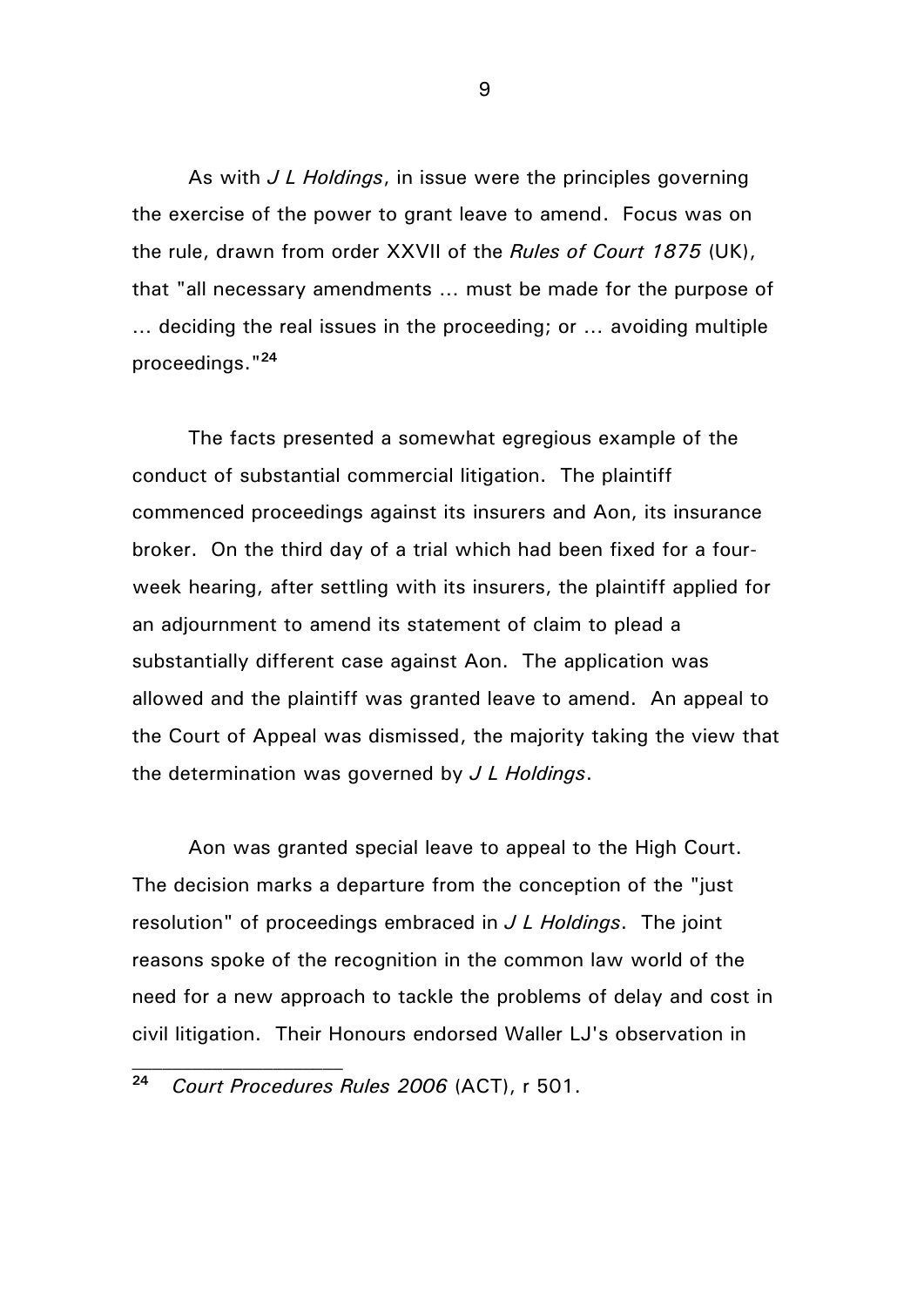*Worldwide Corporation Ltd v GPT Ltd*, that the concern that case management not supplant the attainment of justice does not pay sufficient regard to the fact that courts are concerned to do justice to all litigants**<sup>25</sup>** .

*Aon* rejects that the rules confer an unqualified duty to permit the late addition of a new claim. The requirement to make all "necessary amendments" did not extend in that case to an entirely new claim: the proposed claim was not at the time of the application a "real issue" in the proceeding between the plaintiff and Aon. While a proper opportunity must be given to parties to plead their case, *Aon* allows that limits may be placed on re-pleading when delay and cost are taken into account**<sup>26</sup>**. It follows that it is no longer acceptable for a party to be permitted to raise any arguable claim or defence at any stage in proceedings on payment of costs. The joint reasons in *Aon* acknowledge that even indemnity costs may not undo the prejudice of a late amendment. And they acknowledge that this may be so notwithstanding that the litigation is between sophisticated commercial parties.

**<sup>25</sup>** *Aon Risk Services Australia Ltd v Australian National University* (2009) 239 CLR 175 at 212 [94]-[95] per Gummow, Hayne, Crennan, Kiefel and Bell JJ, citing *Worldwide Corporation Ltd v GPT Ltd* [1998] EWCA Civ 1894.

**<sup>26</sup>** (2009) 239 CLR 175 at 213 [98] per Gummow, Hayne, Crennan, Kiefel and Bell JJ.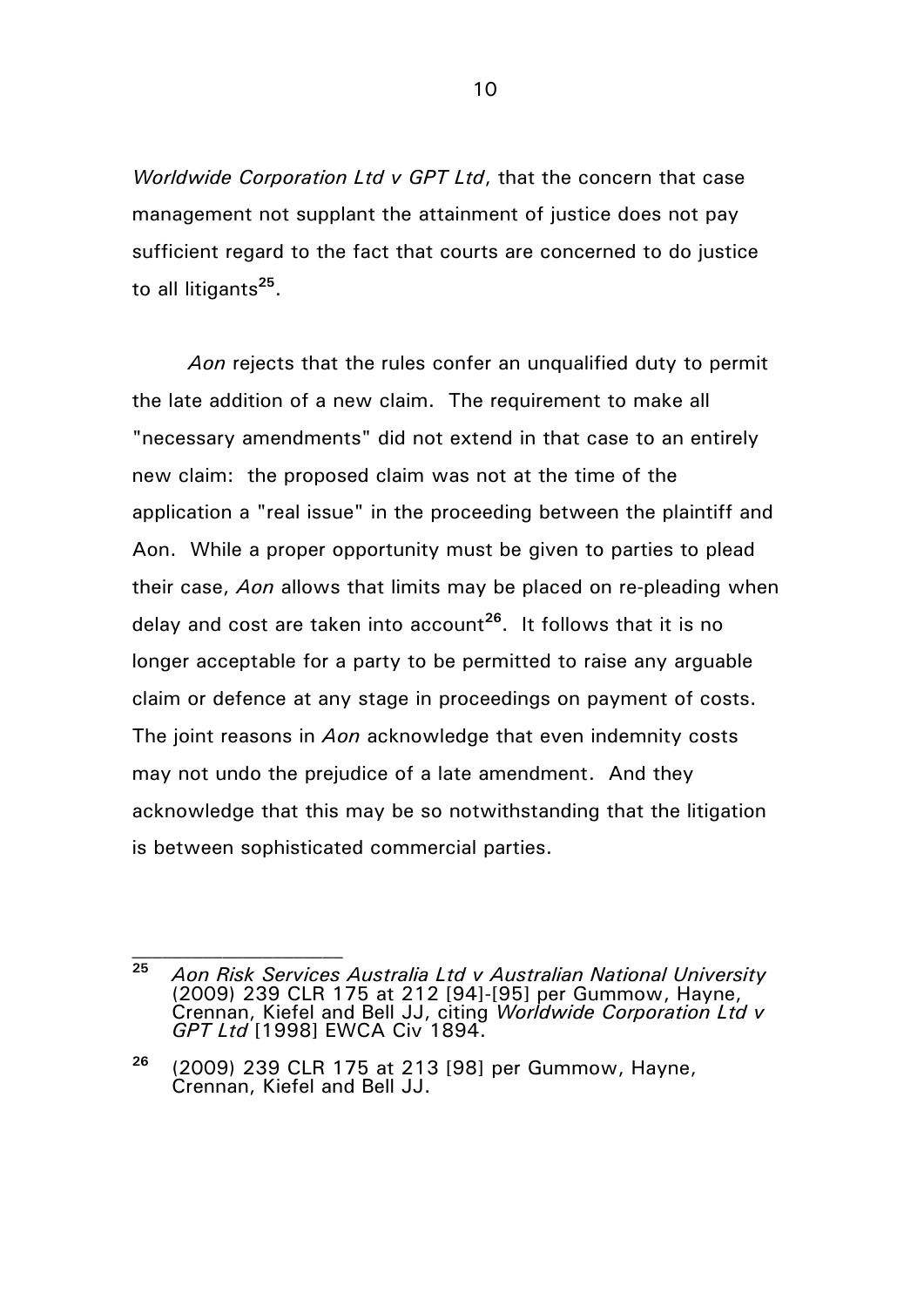The concern to avoid multiple proceedings was addressed by observing that Aon might have led evidence to answer the claim as originally framed against it and moved for judgment. In the circumstances, it was not apparent how the plaintiff could have resisted an application for a stay of any fresh proceedings based on its new claim on *Henderson v Henderson***<sup>27</sup>** / *Port of Melbourne Authority v Anshun Pty Ltd***<sup>28</sup>** grounds**<sup>29</sup>** . In his separate reasons, French CJ considered that abuse of process principles might be invoked against any attempt to litigate the new claim in later proceedings**<sup>30</sup>** .

In Australia, post-*Aon*, where a discretion is sought to be exercised in favour of one party to the disadvantage of another, the court looks for an explanation for the indulgence sought. It does not suffice to show that the application is brought in good faith. It is necessary to identify circumstances giving rise to the need to amend (or the other relief sought) so that these factors can be weighed against the effects of delay in light of the overriding objective.

**<sup>27</sup>** (1843) 3 Hare 100 at 115 per Wigram V-C [67 ER 313 at 319].

**<sup>28</sup>** (1981) 147 CLR 589 at 602 per Gibbs CJ, Mason and Aickin JJ; [1981] HCA 45.

**<sup>29</sup>** *Aon Risk Services Australia Ltd v Australian National University* (2009) 239 CLR 175 at 209-210 [86]-[87] per Gummow, Hayne, Crennan, Kiefel and Bell JJ.

**<sup>30</sup>** *Aon Risk Services Australia Ltd v Australian National University* (2009) 239 CLR 175 at 193 [33].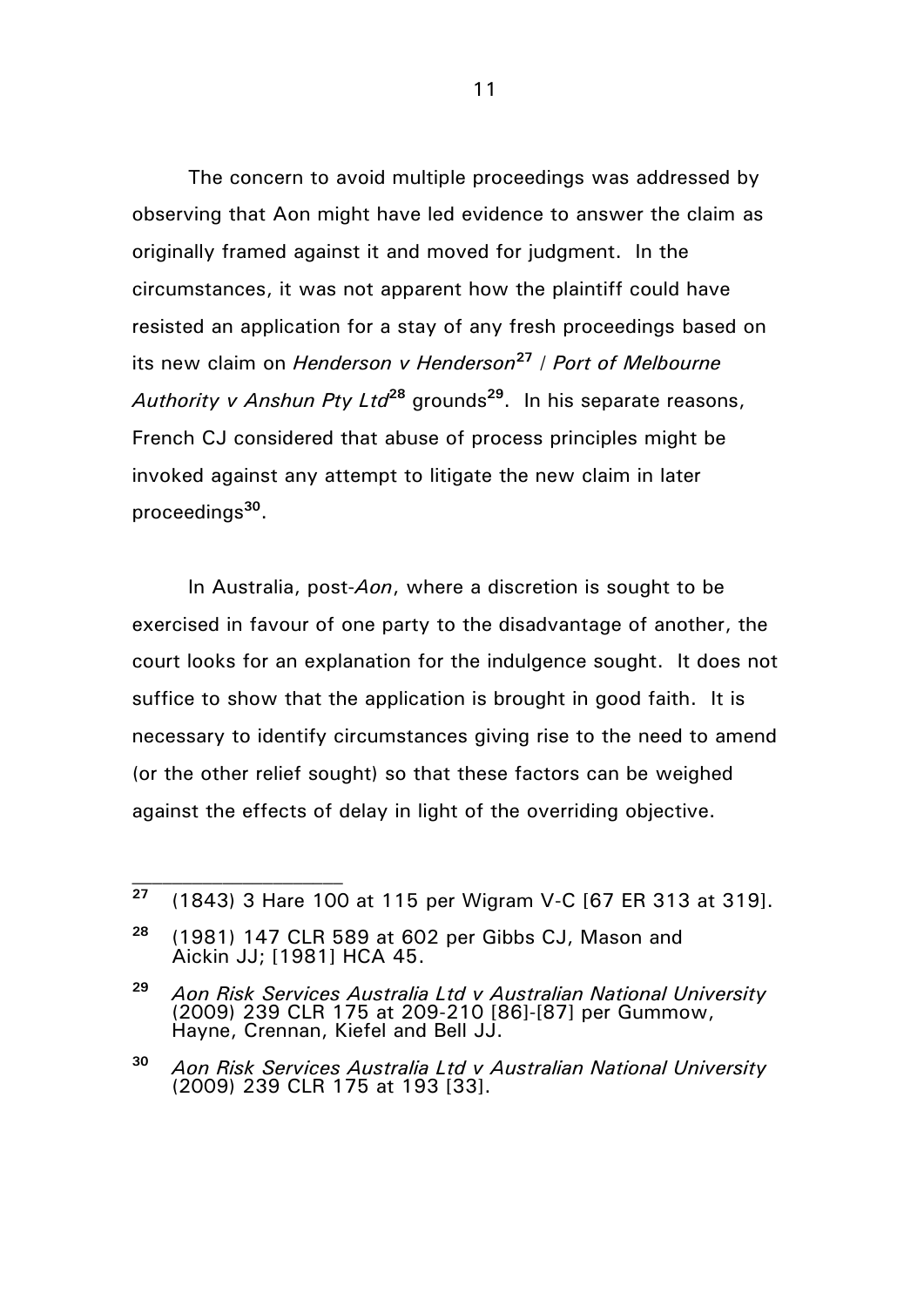Considerations of individual and collective proportionality require courts to be astute to restrain opportunistic satellite litigation. In *Expense Reduction Analysts Group Pty Ltd v Armstrong Strategic Management and Marketing Pty Ltd* ("*ERA*")**<sup>31</sup>** the principles explained in *Aon* were developed in the context of an interlocutory skirmish which should not have been litigated.

The parties to a commercial dispute had been ordered to give verified, general discovery. ERA's solicitors used an electronic database to review some 60,000 documents. On 13 occasions, the reviewer incorrectly selected the option "no" in answer to an automatically generated question asking if privilege was claimed, and the documents were mistakenly disclosed to the Armstrong parties. ERA's solicitors brought the error to the attention of their opponents promptly. In the case of nine of the documents the error was evident since the documents were listed both in the privileged and non-privileged sections of ERA's Lists of Documents. Nonetheless, the solicitors for the Armstrong parties refused to return the documents contending that privilege had been waived.

ERA brought a motion seeking the return of the documents and that their opponents be restrained from making any use of them. Following a three-day hearing, the primary judge held that in the case of nine documents the disclosure had been inadvertent. The

**<sup>31</sup>** (2013) 250 CLR 303; [2013] HCA 46.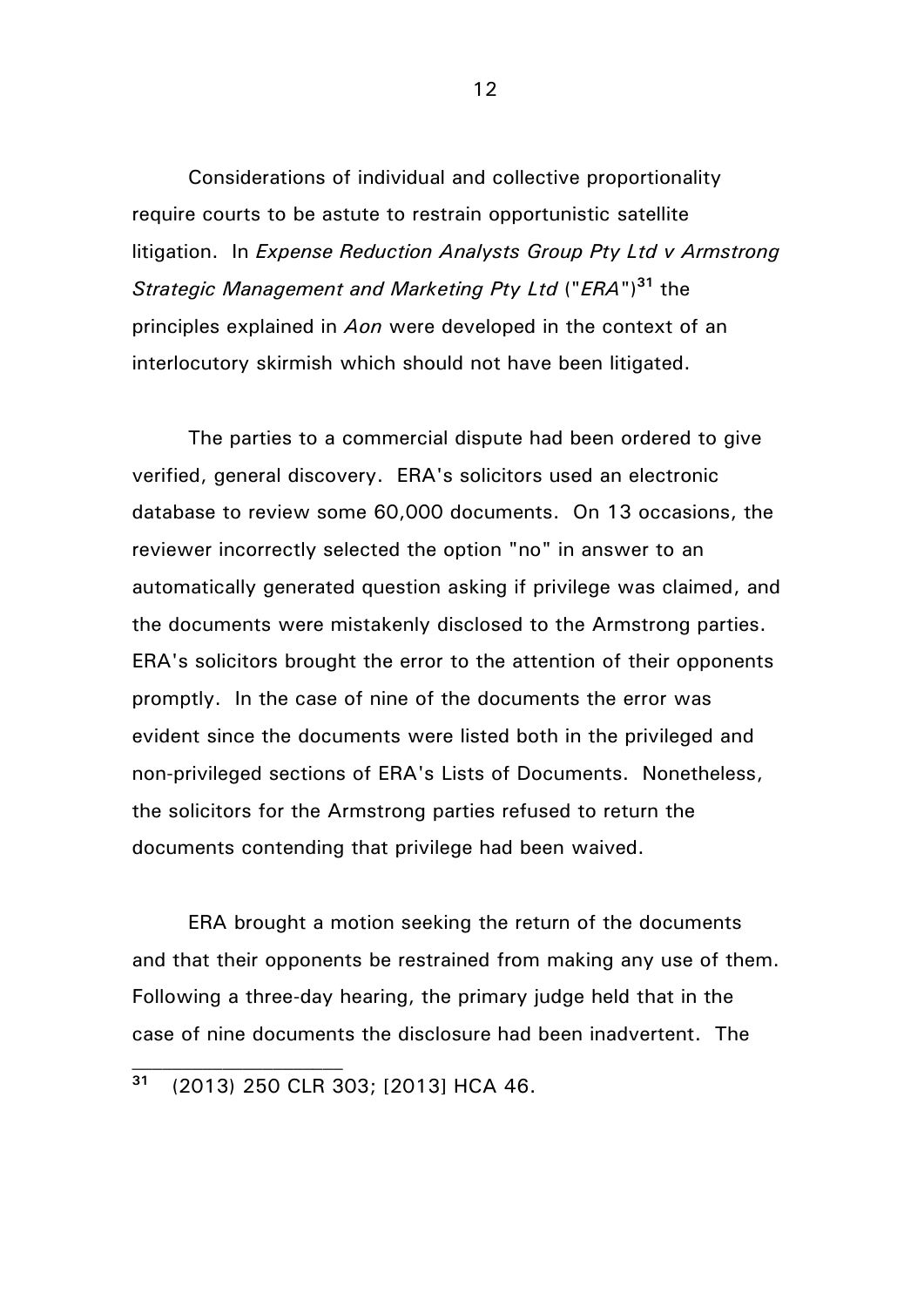Armstrong parties appealed to the Court of Appeal. Determination of the appeal gave rise to lengthy consideration of the basis in law or equity for the relief claimed. Ultimately, the Court of Appeal concluded that an obligation of conscience could not be sheeted home to the solicitors for the Armstrong parties and the appeal was allowed.

ERA was granted special leave to appeal to the High Court. The Court observed that the trial judge had been faced with an evident mistake which had occurred in the course of discovery, a court-ordered procedure. The orders which should have made were to permit ERA's lawyers to amend their Lists of Documents and to return the privileged documents. The Court was critical of the reliance of the solicitors for the Armstrong parties on waiver, noting that the rules of court impose a duty on parties to civil proceedings to further the overriding purpose and require that their lawyers not put the client in breach of that duty. Requiring the Court to rule on waiver and the availability of injunctive relief was not consistent in the circumstances with the discharge of the lawyer's duty**<sup>32</sup>** . The issue had served merely to distract the parties from progressing the

**<sup>32</sup>** *Expense Reduction Analysts Group Pty Ltd v Armstrong Strategic Management and Marketing Pty Ltd* (2013) 250 CLR 303 at 325 [64] per French CJ, Kiefel, Bell, Gageler and Keane JJ.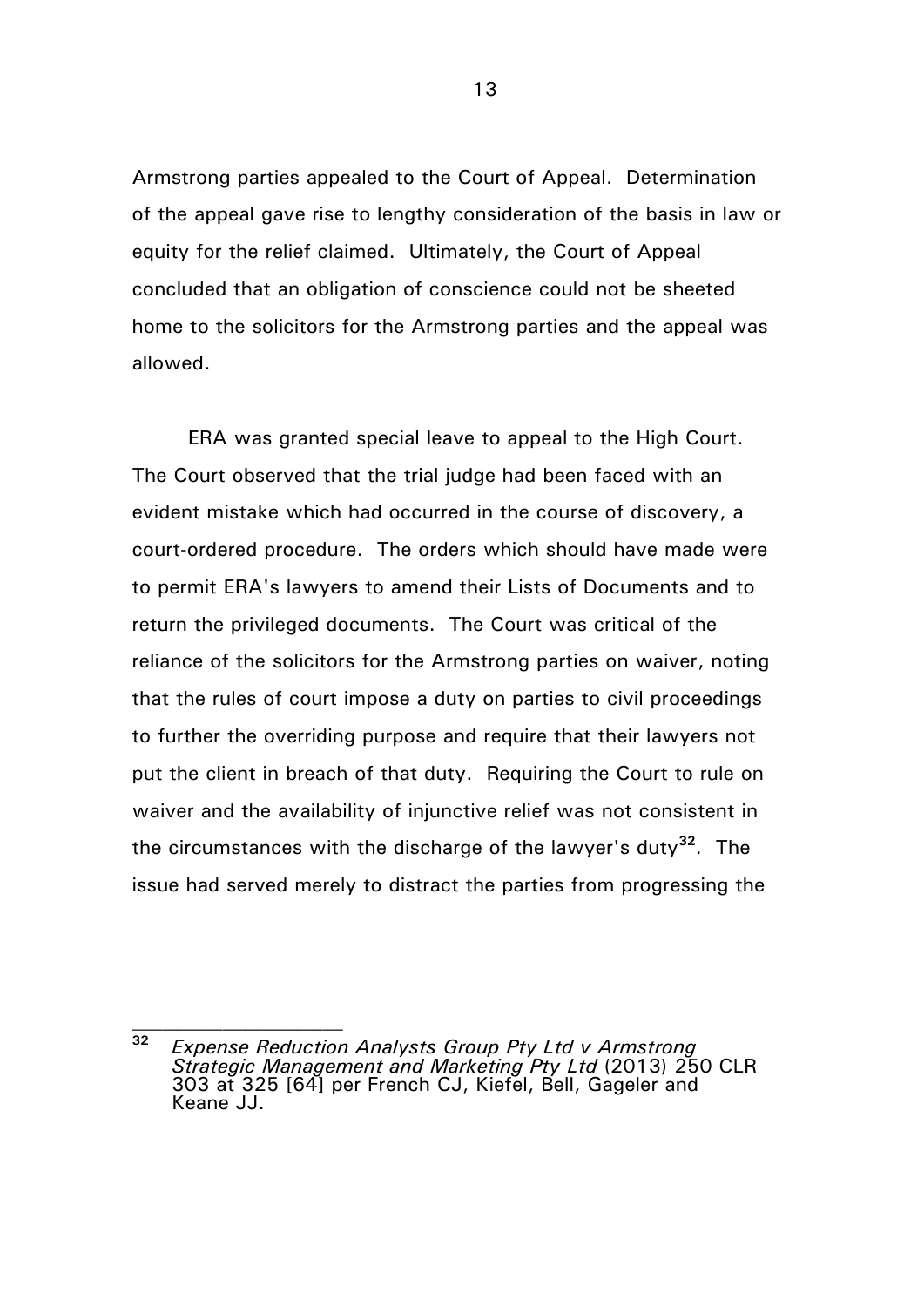matter towards final hearing, encouraged the outlay of considerable expense and squandered the resources of the court**<sup>33</sup>** .

*ERA* did not raise consideration of the scope of discovery that ERA had been required to give. Within a year of the initial hearing of ERA's motion, a practice direction was issued in the Equity Division of the Supreme Court limiting the nature and extent of orders for discovery in the Division. Under the practice direction, an order will not generally be made until after the parties have served their evidence and then only if it is necessary for the resolution of the real issues before the court. A party seeking discovery must not only set out the reasons why it is necessary but must also provide the court with an estimate of its likely cost<sup>34</sup>.

Generally, the Australian jurisdictions have abandoned general discovery subject to the *Peruvian Guano* test**<sup>35</sup>**. In this respect, too, the rules governing the conduct of litigation evince a shift from earlier conceptions of "complete justice". Brett LJ's (as his Lordship then was) test was posited upon the view that the fullest facts

**<sup>33</sup>** *Expense Reduction Analysts Group Pty Ltd v Armstrong Strategic Management and Marketing Pty Ltd* (2013) 250 CLR 303 at 324 [59] per French CJ, Kiefel, Bell, Gageler and Keane JJ.

**<sup>34</sup>** Supreme Court of New South Wales, *Practice Note SC Eq 11*, 26 March 2012.

**<sup>35</sup>** *Compagnie Financière et Commerciale du Pacifique v Peruvian Guano Co* (1882) 11 QBD 55 at 62-3.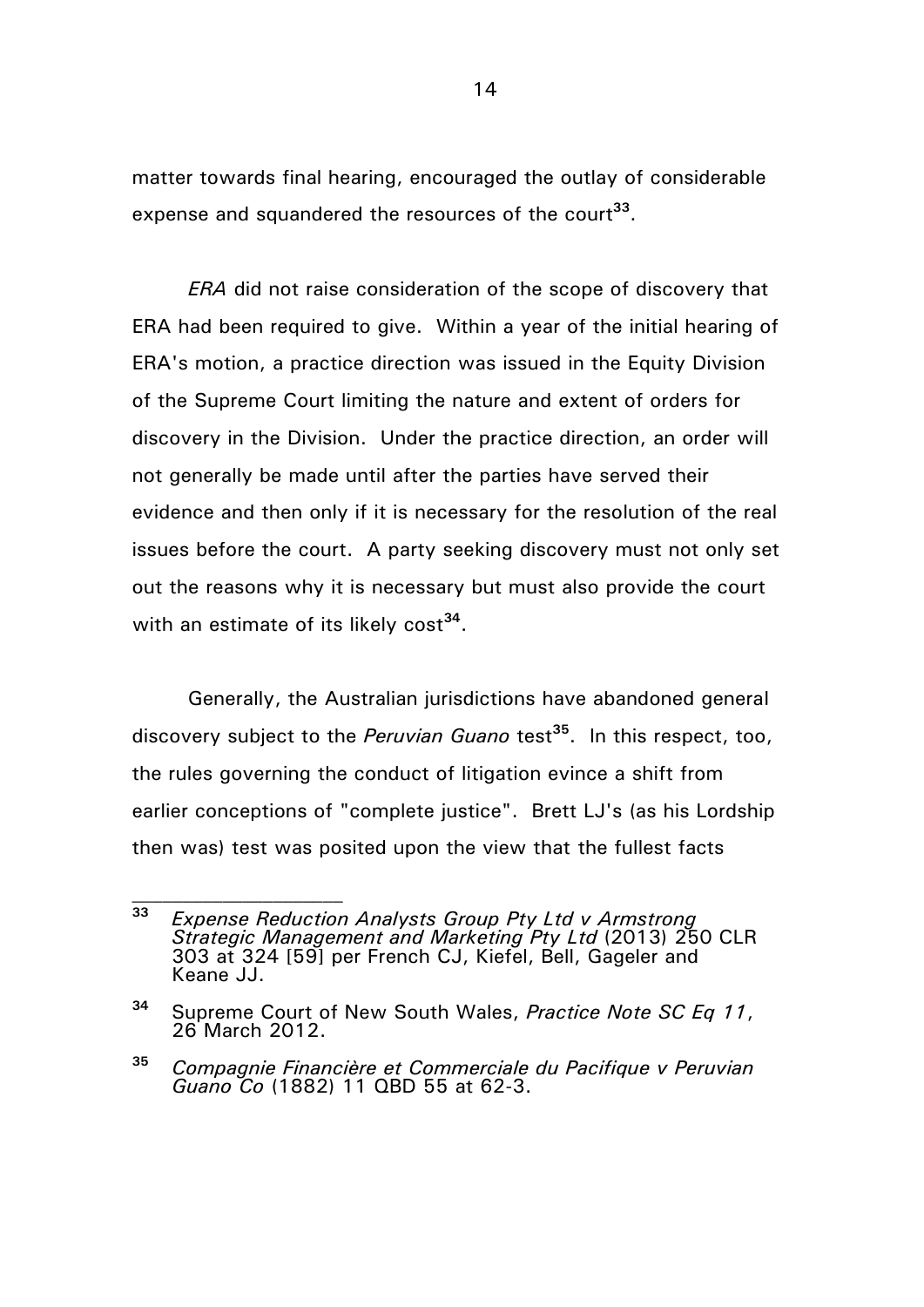should be before the court to enable it to do complete justice between the parties. Applied to the conduct of modern litigation, the test has been productive of excessive expense and oppression. The rules governing discovery in the Federal Court of Australia in terms require consideration of proportionality in determining whether to make an order and its scope.**<sup>36</sup>** The practice note issued by the Federal Court of Australia, states the expectation that parties and their representatives will "display common-sense and moderation in requests for discovery, in disputes about discovery and in expending costs on both"**<sup>37</sup>** .

In England, the Woolf reforms, as enacted, made general discovery the exception. Discovery was to be limited to those documents the parties intended to rely upon, those that were adverse to their case and those that supported the opponent's case. Nonetheless, discovery remained a source of excess costs.**<sup>38</sup>** Following the Jackson reforms an approach more tailored to the circumstances of the particular case has been adopted. As with the Federal Court of Australia's practice, under the new regime the

**<sup>36</sup>** *Federal Court Rules 2011* (Cth) r 20.11.

**<sup>37</sup>** Federal Court of Australia, *Central Practice Note: National Court Framework and Case Management*, 25 October 2016 at [10.13].

**<sup>38</sup>** Dyson, "The Jackson Reforms and Civil Justice" (2015) 39 *Australian Bar Review* 215 at 218-219; Aikens, *Report and Recommendations of the Commercial Court Long Trials Working Party*, Judiciary of England and Wales, (2007) at 26ff.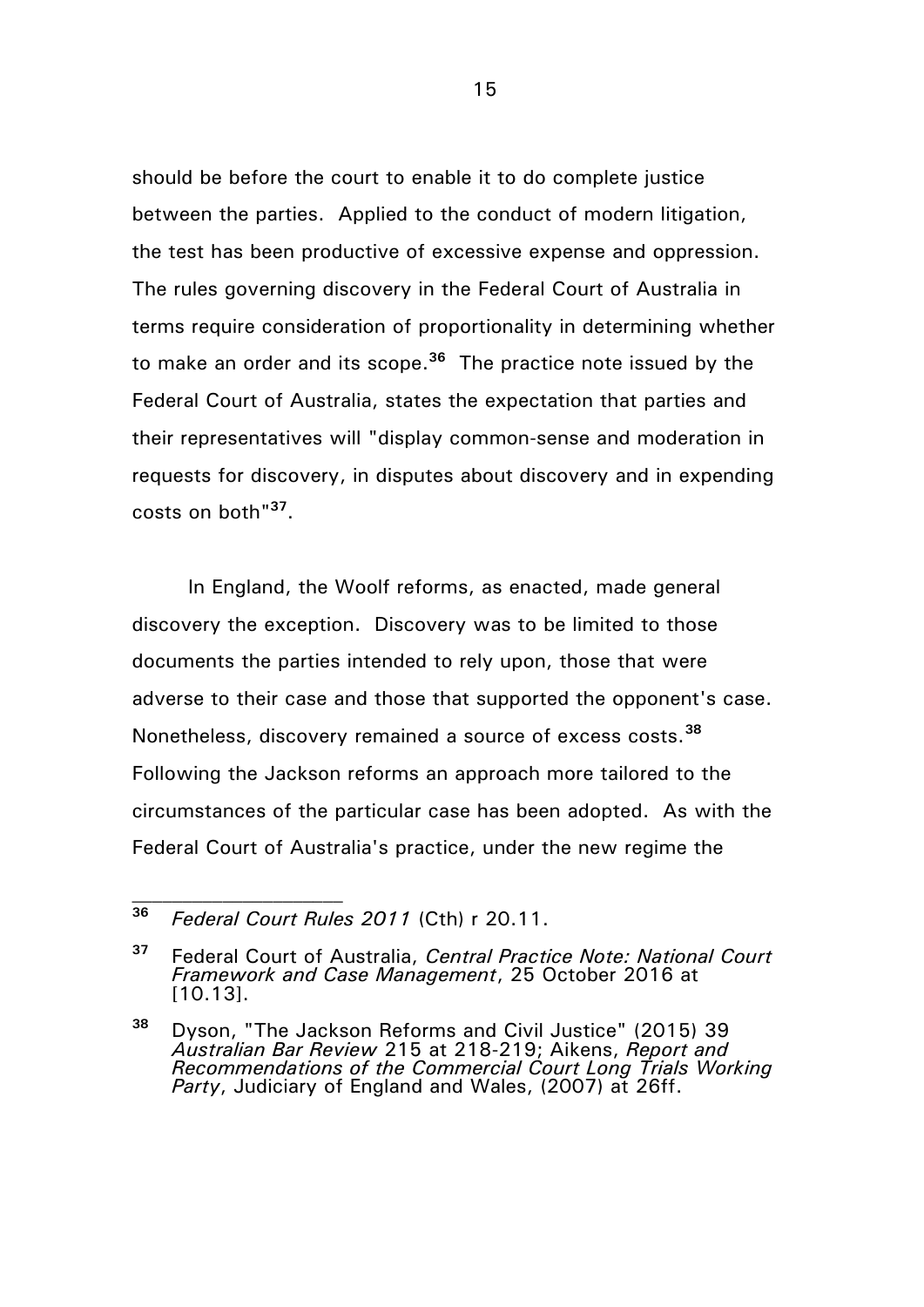expectation is that the parties will endeavour to agree on the level of disclosure that is reasonably necessary and on the most cost effective means of providing it**<sup>39</sup>**. It may be too early to gauge the extent to which these expectations are met.

The advent of civil procedure reforms has also given wider scope to the doctrine of abuse of process. In England, r 1 of the CPR has outflanked the rule in *Birkett v James***<sup>40</sup>**. In *Securum Finance Ltd v Ashton*, Chadwick LJ made clear that the court will now take into account the fact that earlier proceedings have been dismissed for want of prosecution on any application to strike out fresh proceedings**<sup>41</sup>**:

"The reason, as it seems to me, is that, when considering whether to allow the fresh proceedings to continue, the court must address the question whether that is an appropriate use of the court's resources having regard (i) to the fact that the claimant has already had a share of those resources in the first action and (ii) that his claim to a further share must be balanced against the demands of other litigants."

In *Tomlinson v Ramsey Food Processing Pty Ltd*, it was noted that while the doctrine of abuse of process may be invoked in areas in which estoppels also apply, it is inherently broader and more

**<sup>41</sup>** [2001] Ch 291 at 308 [31].

**<sup>39</sup>** See *Civil Procedure Rules 1998* (UK) r 31.5(2)-(8).

**<sup>40</sup>** [1978] AC 297 at 320.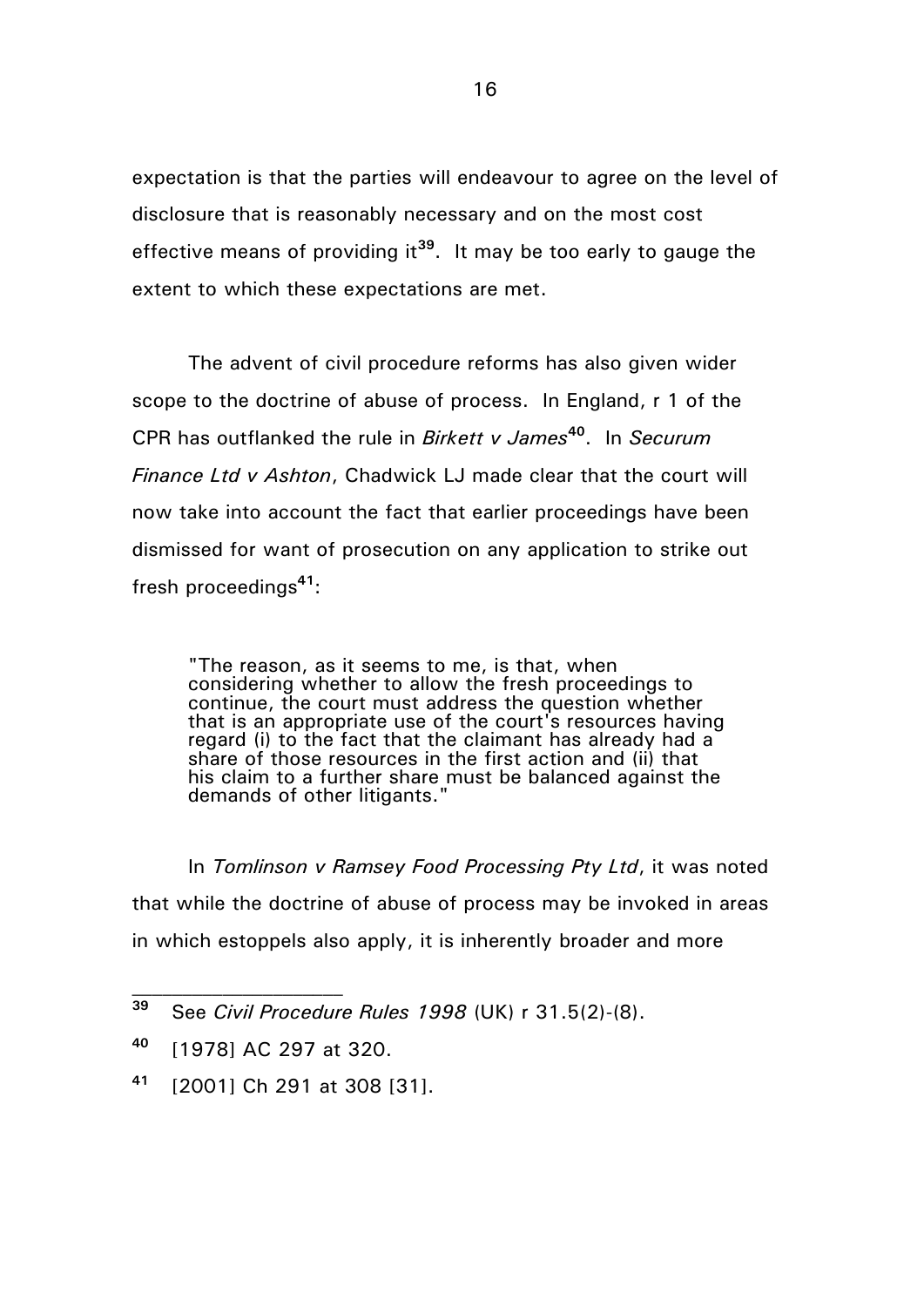flexible than estoppel. Abuse of process is capable of application to relieve against injustice to a party or impairment to the system of administration of justice notwithstanding that a party to a subsequent proceeding is not bound by an estoppel**<sup>42</sup>** . The reasons in Tomlinson cited *Johnson v Gore Wood & Co* in this regard**<sup>43</sup>** .

The question in *Johnson* was whether the plaintiff's claim should be struck out on the ground that it should have been made in an earlier action brought by a company under his control. The focus, given that the parties to the two actions were different and estoppel could not run, was on what Lord Bingham of Cornhill described as "*Henderson v Henderson* abuse of process"**<sup>44</sup>**. While the plaintiff's action was not found to be abusive, it was not doubted that it may be an abuse to bring proceedings notwithstanding that the plaintiff is not bound by an estoppel. Lord Bingham of Cornhill described abuse of process on *Henderson v Henderson* grounds as distinct from cause of action estoppel and issue estoppel but as sharing the same underlying public interest: that there should be finality in litigation and that a party should not be twice vexed in the same matter. His Lordship added that it is a public interest that is reinforced by "the current emphasis on efficiency and economy in the conduct of

**<sup>42</sup>** (2015) 256 CLR 507 at 518-519 [25] ("*Tomlinson*").

**<sup>43</sup>** [2002] 2 AC 1.

**<sup>44</sup>** [2002] 2 AC 1 at 31; see *Virgin Atlantic Airways Ltd v Zodiac Seats UK Ltd* [2014] AC 160 at 184-185 [24]-[25].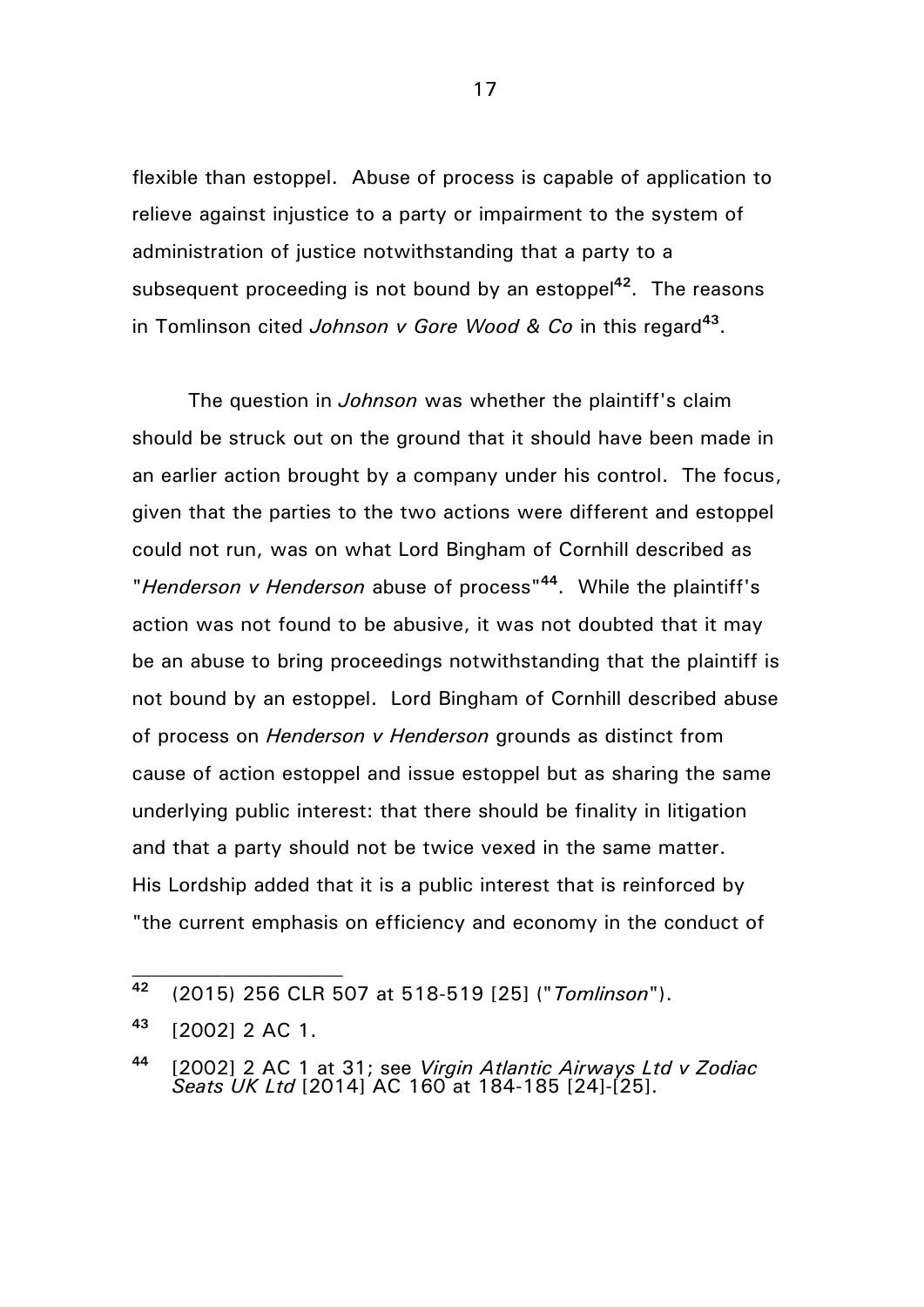litigation" both in the interests of the parties, and the public as a whole**<sup>45</sup>** .

The circumstances in which a claim which might have been pursued in earlier proceedings will be stayed as an abuse of process notwithstanding that the person making the claim is neither a party nor the privy of a party to the earlier proceeding, was squarely raised in for consideration in the High Court in *UBS AG v Tyne***<sup>46</sup>**. Mr Tyne, in his capacity as a trustee of a family trust, commenced proceedings against UBS in the Federal Court of Australia claiming damages and equitable compensation arising out of advice and representations made by UBS to Mr Tyne and "through him" to certain "Tyne-related entities". The latter included the former corporate trustee of the family trust and an investment company, Telesto, of which in each instance Mr Tyne was the controlling mind. The trust's claimed losses arose in connection with the pledge of its assets to secure Telesto's liabilities under credit facilities extended by UBS. Mr Tyne in his personal capacity, Telesto and the former trustee had earlier brought proceedings in the Supreme Court of New South Wales ("the SCNSW proceedings") arising out of the same facts and making essentially the same claims as those made on behalf of the trust in the Federal Court.

**<sup>46</sup>** *UBS AG v Tyne* (2018) 92 ALJR 968.

**<sup>45</sup>** *Johnson v Gore Wood & Co* [2002] 2 AC 1 at 31.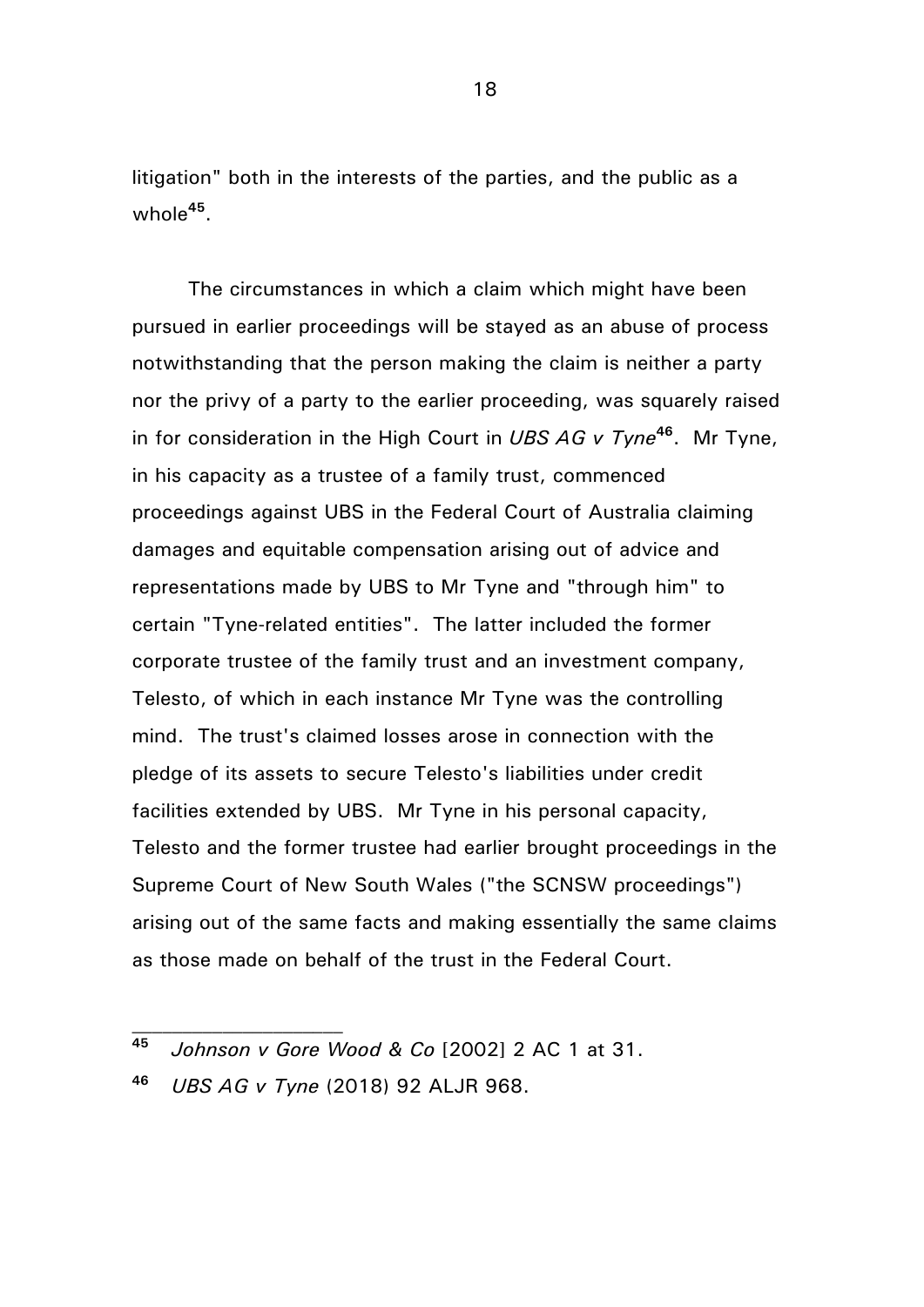Mr Tyne and the former trustee discontinued their claims in the SCNSW proceedings, leaving Telesto as sole plaintiff. The SCNSW proceedings were permanently stayed on the ground that Telesto was seeking to re-litigate causes of action which in substance had been determined in proceedings in the High Court of Singapore, giving rise to a res judicata estoppel.

UBS sought to have the Federal Court proceedings stayed as an abuse of process. The primary judge acceded to the application, holding that the trust should have brought its claims in the SCNSW proceedings and that it had failed to give a proper explanation for its failure to do so. On appeal, the Full Court of the Federal Court of Australia, by majority, held that there had not been an abuse of process in circumstances in which the trust's claims had not been decided on their merits.

UBS was given special leave to appeal to the High Court. UBS contended that the "overarching purpose" of the conduct of civil litigation in the Federal Court as "quickly, inexpensively and efficiently as possible" is not given effect by allowing one or more of a number of plaintiffs, under the control of the same individual, to discontinue proceedings, stand back and allow those proceedings to continue to final determination, then, depending on the outcome of the earlier proceedings, and without proper explanation, to commence fresh proceedings raising the same sub-stratum of facts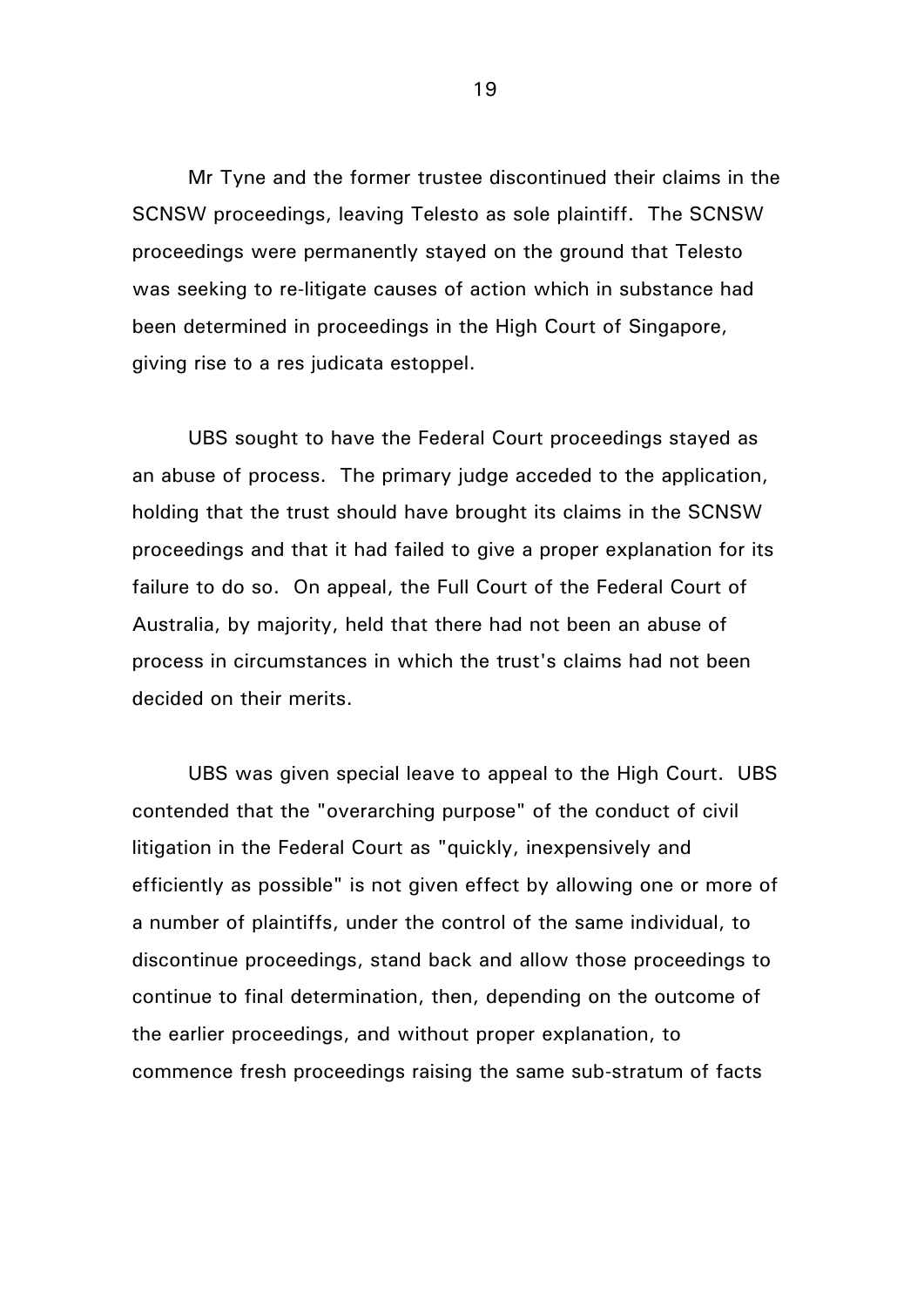and, in substance, the same claims against the same defendant**<sup>47</sup>**. A majority accepted those arguments. In so doing, the majority adopted Lord Bingham of Cornhill's account of the scope of abuse of process as requiring**<sup>48</sup>**:

"a broad, merits-based judgment which takes account of the public and private interests involved and also takes account of all the facts of the case, focusing attention on the crucial question whether, in all the circumstances, a party is misusing or abusing the processes of the court in seeking to raise before it the issue which could have been raised before."

The corporate trustee was not privy in interest with Telesto, however, in circumstances in which related parties were under common control, the majority accepted that the making a claim which ought reasonably to have been made in the earlier proceeding was an abuse of process. The Trust's claims would not have been met by a plea of res judicata and could have been determined on their merits in the SCNSW proceedings. Mr Tyne's perception of the forensic advantage to the Tyne-related parties in holding back the trust's claim with a view depending on the outcome of the SCNSW proceedings to bringing it in another court was held to be the

**<sup>47</sup>** *UBS AG v Tyne* (2018) 92 ALJR 968 at 972 [6].

**<sup>48</sup>** *UBS AG v Tyne* (2018) 92 ALJR 968 at 972-973 [7] citing *Johnson v Gore Wood & Co* [2002] 2 AC 1 at 31.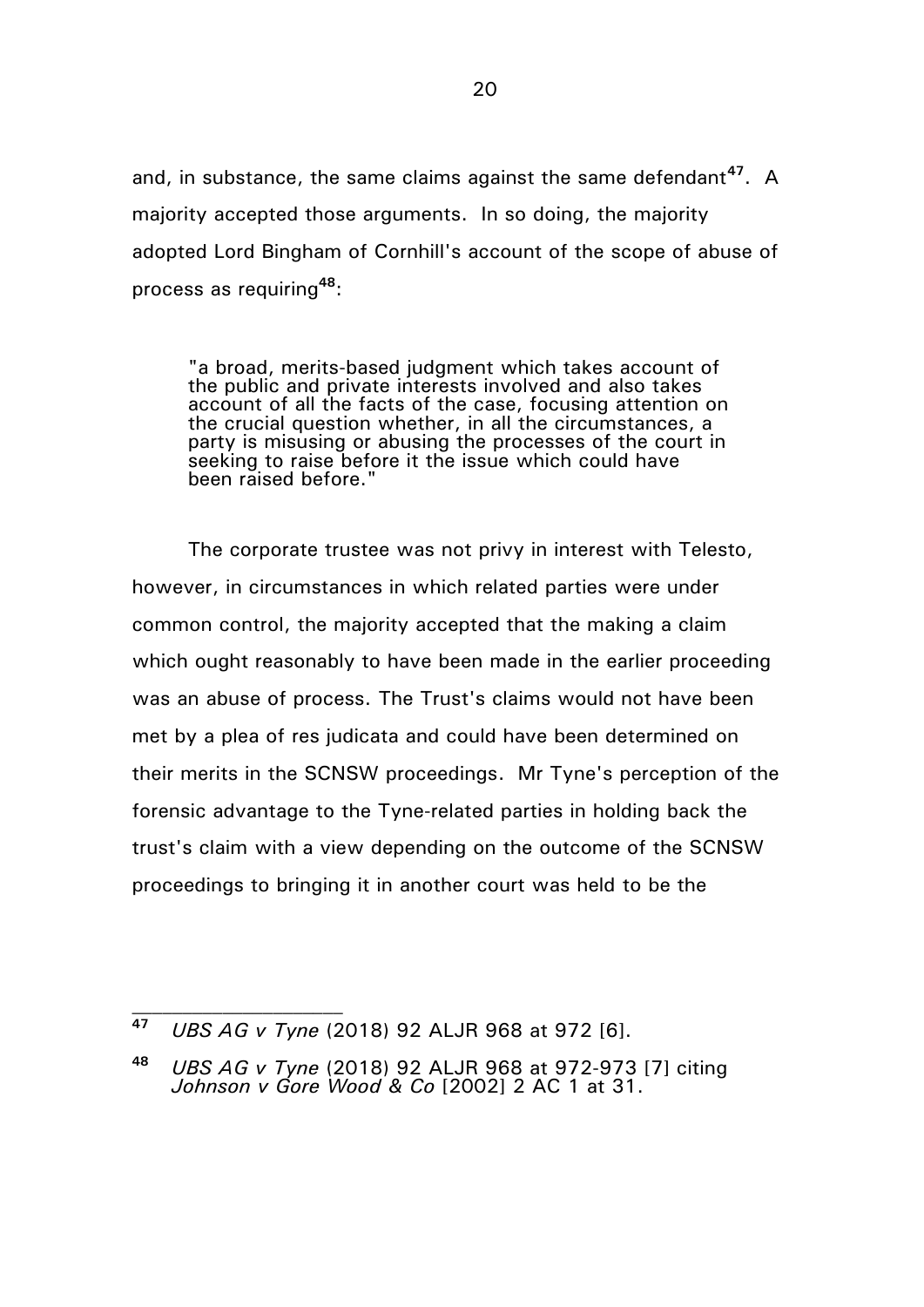antithesis of discharge of the duty imposed on parties to conduct proceedings consistently with the overarching purpose**<sup>49</sup>** .

The broad merits-based judgment of which Lord Bingham spoke recognises that the fact that an issue *could* have been litigated in an earlier proceeding does not necessitate the conclusion that it *should* have been litigated in that proceeding**<sup>50</sup>**. Here, notwithstanding unconditional discontinuance of the trust's claim in the SCNSW proceedings, acceptance that the trust's claims were arguable, and that delay had not made their fair trial impossible, the majority's judgment was that the Federal Court proceedings were an abuse of process. The conclusion took into account all of the circumstances, including the absence of adequate explanation for the decision not to pursue the trust's claim in the SCNSW proceedings.

The dissentients in *UBS AG v Tyne* considered that a "rightthinking person" would not look askance at the commercial reasons for the decision made by the previous trustee to discontinue its involvement in the SCNSW proceedings. It had done so without objection, in circumstances in which there had been no determination on the merits of its claims and the delay had not been "inexcusable". In these circumstances their Honours assessed the

**<sup>49</sup>** *UBS AG v Tyne* (2018) 92 ALJR 968 at 980 [55].

**<sup>50</sup>** *Johnson v Gore Wood & Co* [2002] 2 AC 1 at 31.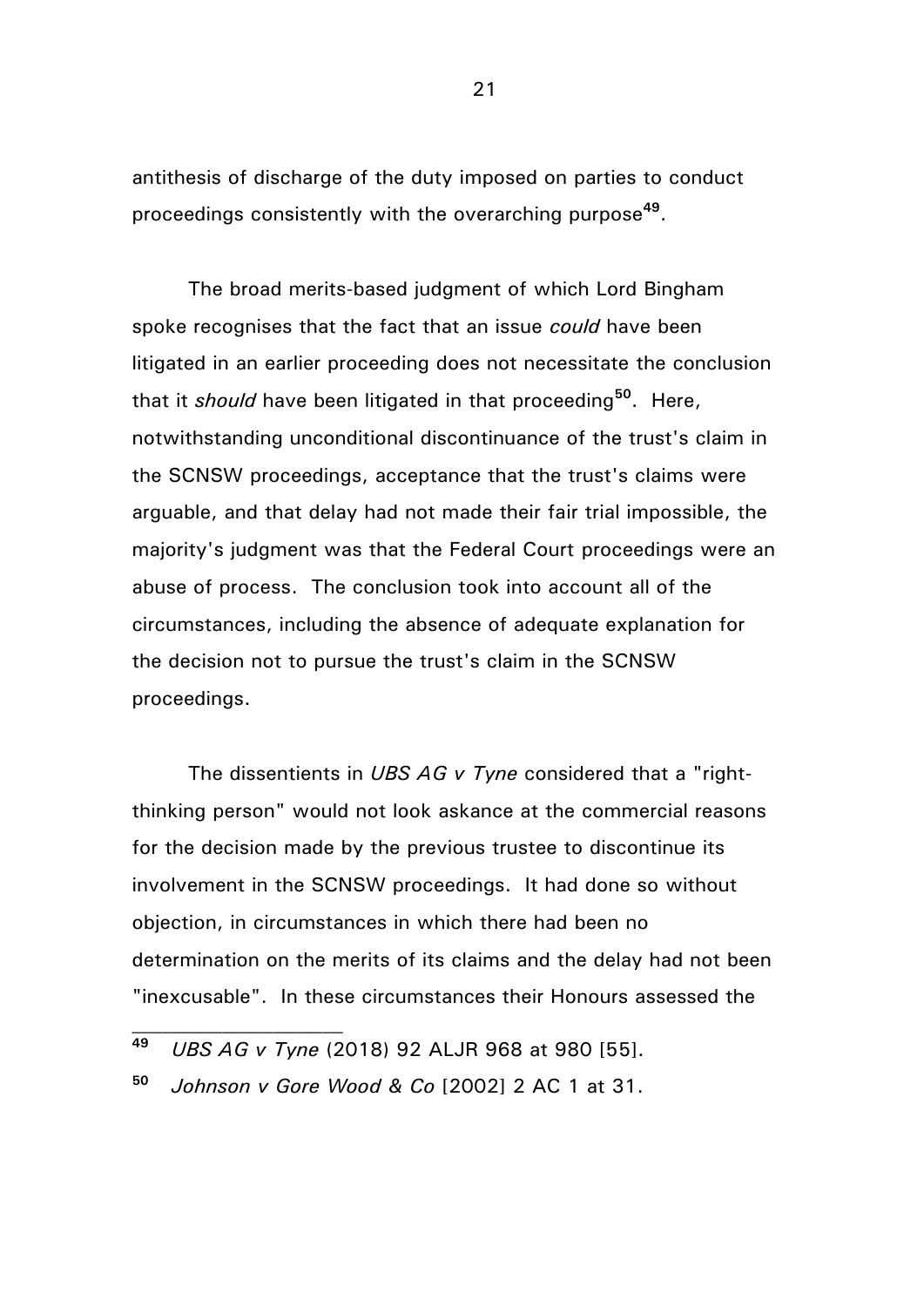Federal Court proceedings were not an abuse of process**<sup>51</sup>**. The majority countered that courts must be astute to protect litigants and the system of justice itself against abuse of process. They reasoned that it harks back to a time before the enactment of statements of overriding/overarching purpose to expect courts to indulge parties who engage in tactical manoeuvring that impedes the "just, quick and efficient" resolution of litigation<sup>52</sup>.

The Supreme Court of Canada emphasised the breadth and flexibility of the abuse of process doctrine in *Behn v Moulton Contracting Ltd***<sup>53</sup>**. The Court dismissed an appeal against orders striking out a defence. The defence sought to challenge the validity of certain logging licences on constitutional and other grounds. In circumstances in which no challenge had been made at the time the licences were issued, the pleas in the defence were held to amount to an abuse. LeBel J, giving the judgment of the Court, endorsed the earlier statement of McLachlin J (as her Honour then was) in dissent in *R v Scott*, that the doctrine of abuse of process evokes the "public interest in a fair and just trial process and the proper administration of justice"**<sup>54</sup>**. LeBel J went on to note that unlike the

**<sup>51</sup>** *UBS AG v Tyne* (2018) 92 ALJR 968 at 990 [105]-[106] per Nettle and Edelman JJ.

**<sup>52</sup>** *UBS AG v Tyne* (2018) 92 ALJR 968 at 979 [45] per Kiefel CJ, Bell and Keane JJ, [61] per Gageler J.

**<sup>53</sup>** *Behn v Moulton Contracting Ltd* [2013] 2 SCR 227.

**<sup>54</sup>** *Behn v Moulton Contracting Ltd* [2013] 2 SCR 227 at 245, quoting *R v Scott* [1990] 2 SCR 979 at 1007.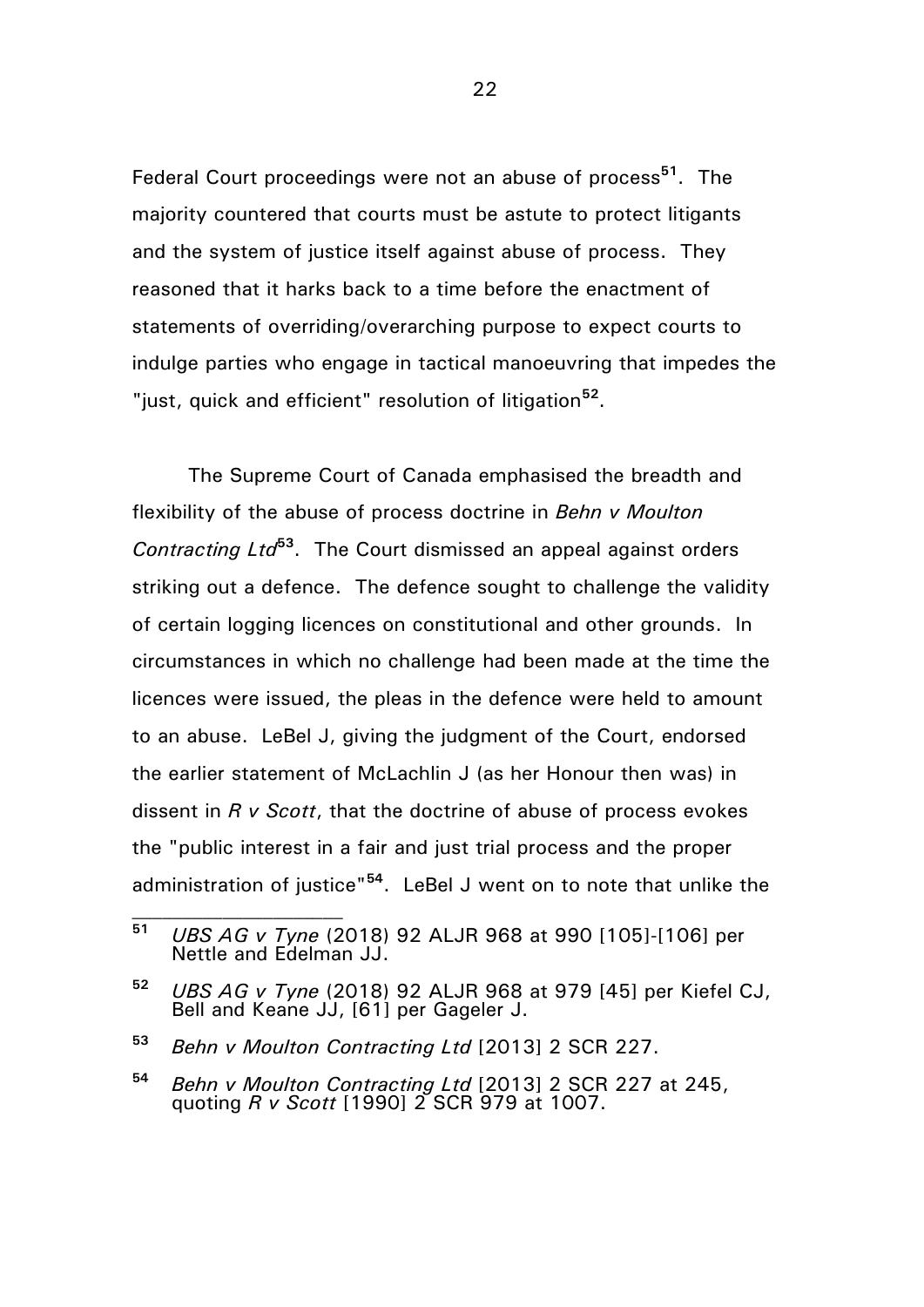concepts of res judicata and issue estoppel, abuse of process is unencumbered by specific requirements. Since the administration of justice and fairness are at its heart, abuse of process may preclude litigation of an issue in circumstances in which the requirements for issue estoppel are not met**<sup>55</sup>** .

The New Zealand Court of Appeal was guarded about the application of the *Securum Finance* proportionality analysis to the High Court Rules (NZ) in *Bank of New Zealand v Savril Contractors Ltd***<sup>56</sup>**. Notably, however, the conclusion that the fresh proceedings in that case were an abuse of process took into account not only fairness to the defendant, but the Court's view that continuance of the proceeding would bring the administration of justice into disrepute**<sup>57</sup>** .

In a critique of the impact of the Woolf and Jackson reforms, Dr Sorabii who serves as Principal Legal Advisor to the Lord Chief Justice, praises *Aon* for its embrace of a concept of justice that encompasses "the need to secure all litigants with an effective and equitable share of the court's resources so as to enable them to achieve access to justice as well as maintain public confidence in the

**<sup>55</sup>** *Behn v Moulton Contracting Ltd* [2013] 2 SCR 227 at 245-246 [40]-[41].

**<sup>56</sup>** [2005] 2 NZLR 475 at 500 [99].

**<sup>57</sup>** *Bank of New Zealand v Savril Contractors Ltd* [2005] 2 NZLR 475 at 501 [105].